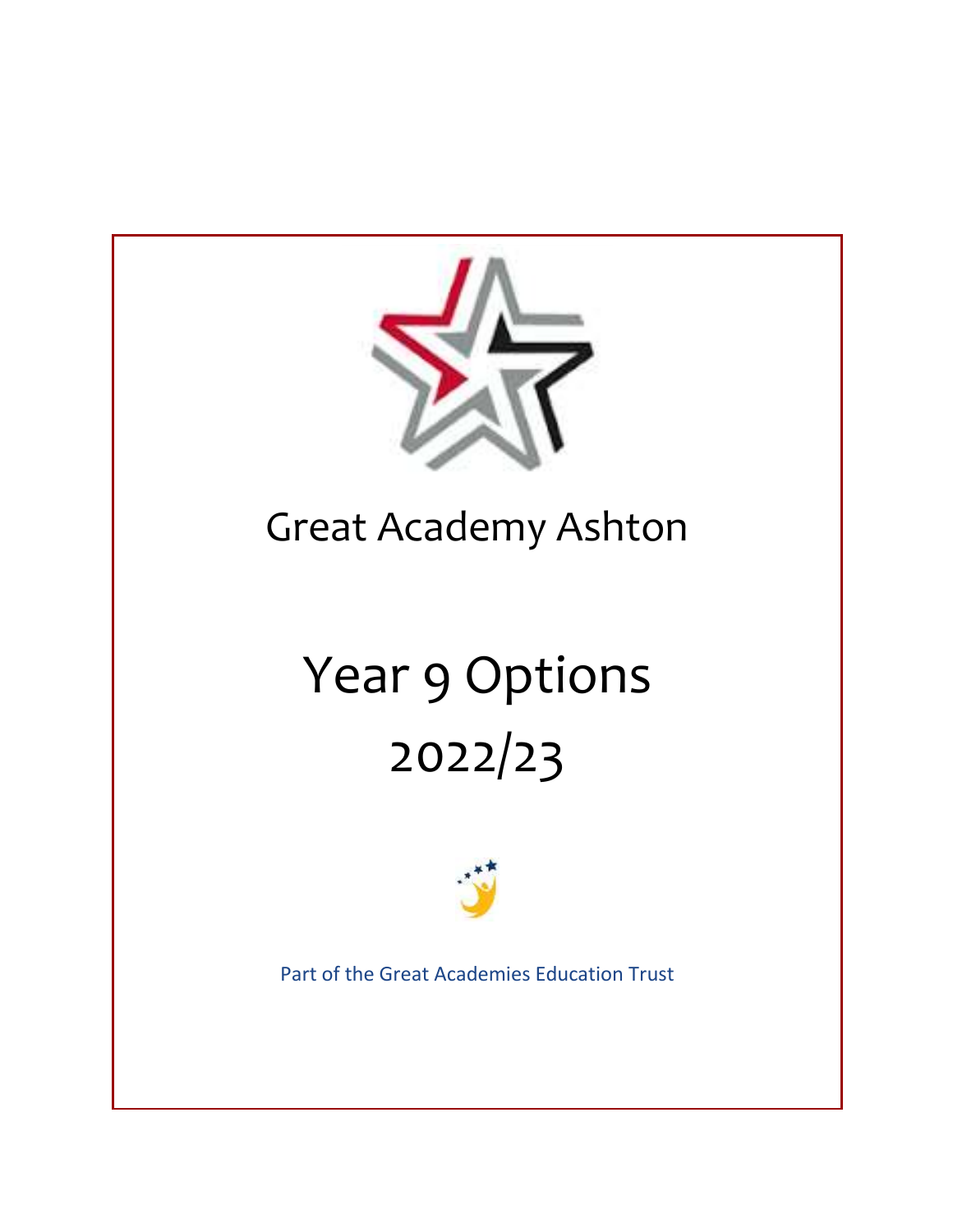#### **The Options Timeline**



#### **Contents**

- 1. [Why do I need this booklet?](#page-2-0)
- 2. [What are the different types of qualifications?](#page-2-1)
	- 3. [The Key Stage 4 Curriculum](#page-3-0)
	- 4. [Careers information, advice and guidance](#page-3-1)

### 5. [Where do I start?](#page-3-2)

- 6. [Selecting your option preferences and completing them online](#page-4-0)
	- 7. [Important things that you need to know](#page-4-1)
		- 8. [Subject Summary](#page-6-0)
		- 9. [Additional Information](#page-28-0)



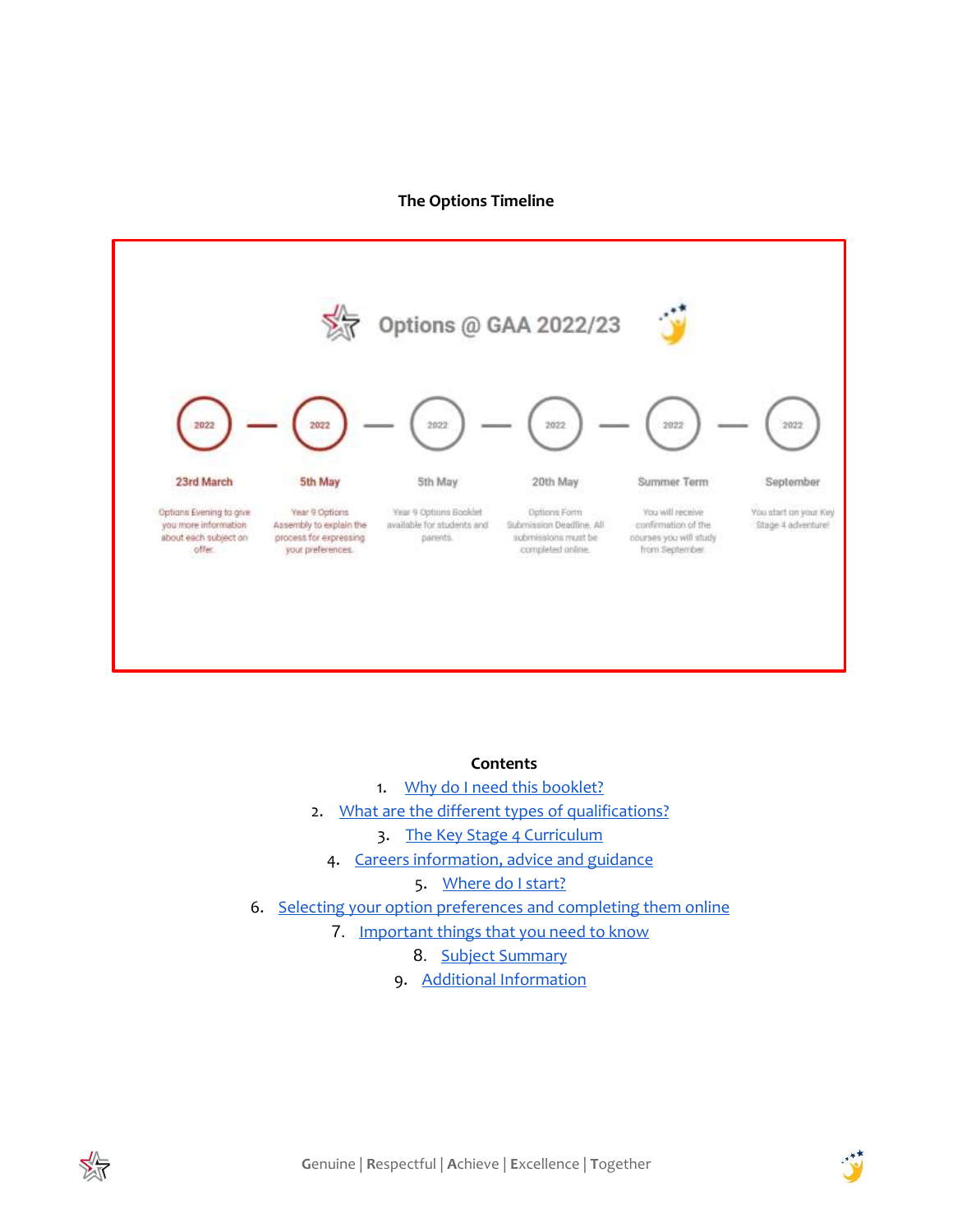# <span id="page-2-0"></span>1. Why do I need this booklet?

You are about to make some very important decisions and these will have an effect on your future. This booklet is designed to support and guide you through the process of giving your preferences for some of the subjects you will take for the next two years.

Some subjects are compulsory which means everyone has to do them. However, some subjects are optional and you can suggest a preference as to which ones you want to take.

We give students lots of advice and guidance about which subjects they might choose. This booklet is just one of the things to help you with the decisions you will make. The timeline at the front of this booklet shows you what has happened so far and what will happen next.

The Options Evening included a presentation to you and your parents/carers about the options process. Hopefully, you used the opportunity to discuss your options with your subject teachers.

Please read this booklet carefully. It contains a lot of useful information about:

- courses
- the process of giving your preference for your optional subjects
- careers guidance.

## <span id="page-2-1"></span>2. What are the different types of qualification?

## **GCSE**

GCSE stands for 'General Certificate of Secondary Education'. These are academic qualifications that are recognised and valued by schools, colleges and employers so they will be useful whatever you are planning to do in the future. GCSEs involve studying the theory of a subject and usually include some investigation work; some may also involve practical work. All GCSEs have examinations although some might have controlled assessments too; controlled assessments must be completed in class under the supervision of teaching staff. When you take your final exams in 2022, all GCSEs will be graded 9-1. In the GCSE grading system, Grade 9 is the highest grade awarded and Grade 1 is the lowest. Some qualifications have different examination papers for students working at different ability levels. These are called 'tiers' and they are Higher and Foundation.

### Vocational Courses

## BTEC & OCR Nationals

BTEC (Business & Technology Education Council) qualifications are work-related or 'technical (vocational)' courses suitable for a wide range of learners. Like GCSEs these are nationally recognised and have been designed to meet the needs of employers and allow progression to further study. They provide a practical, real-world approach to learning.



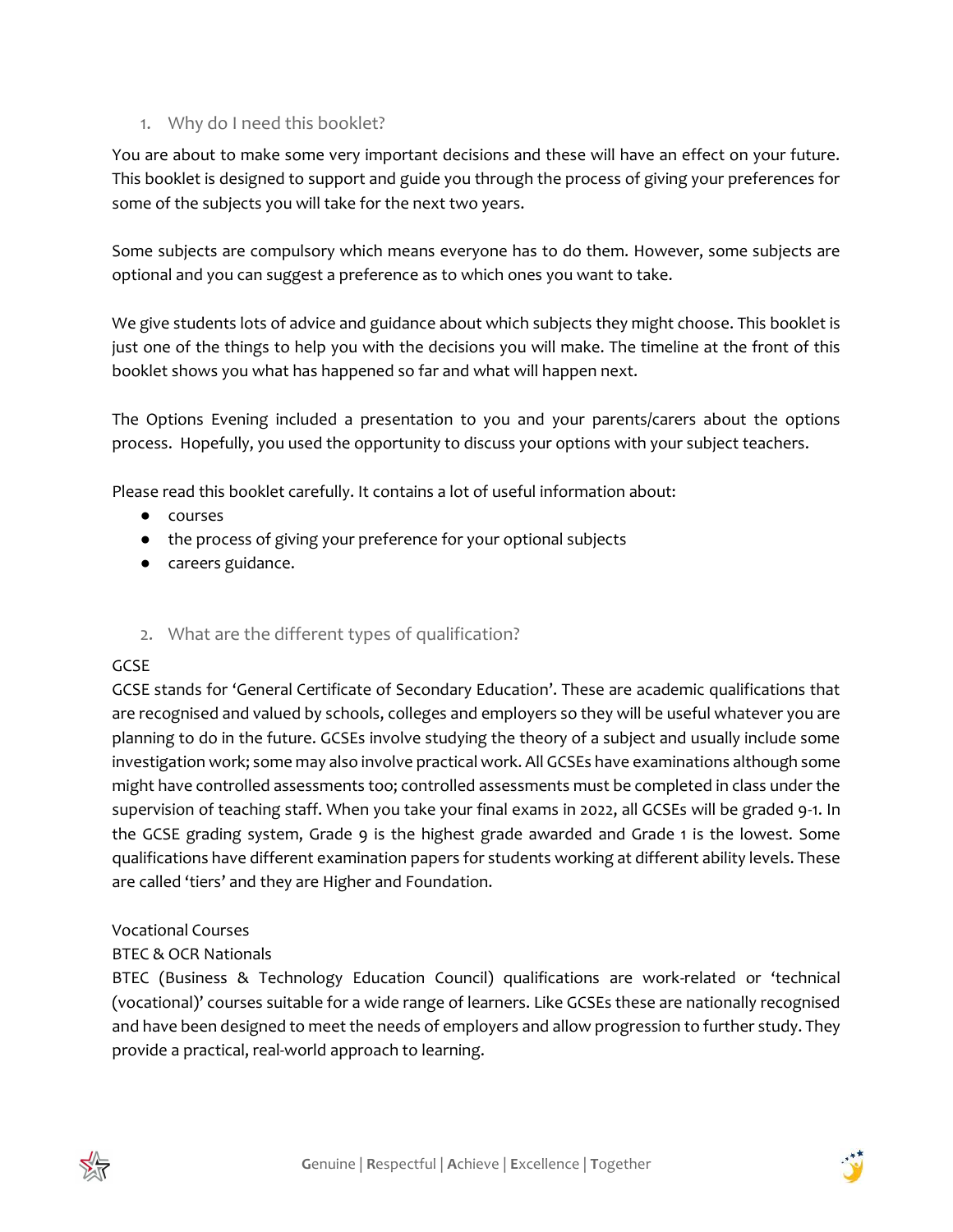Level 2 Qualifications are assessed through coursework and examinations. These courses are suitable for students who might not show their full potential in courses assessed through lots of examinations. The Cambridge National Level 2 Certificates are engaging qualifications which can provide a supportive progression route into further learning or employment. These qualifications are designed for learners who wish to develop skills and knowledge and are ideal for learners who excel at coursework. Learners who successfully achieve at Level 2 will be awarded a pass, merit, distinction or distinction\*.

# <span id="page-3-0"></span>3. The Key Stage 4 Curriculum

At GAA, we have an expectation that all students study a *rich, deep and ambitious* curriculum. This means that at the heart of the curriculum sits a broad range of GCSEs that **all** students study. This includes English, Maths, Science and *either* a Humanity or Modern Language. We believe that by making this our core examined curriculum offer, our students are prepared for a wider range of options when they leave GAA. A study by the UCL Institute of Education shows that studying subjects included in our core offer provides students with greater opportunities in further education and increases the likelihood that a student will stay on in full-time education. Sutton Trust research reveals that studying our core examined offer can help improve a young person's performance in English and Maths.

Alongside this, students study Core PE and Personal Values, which are non-examined elements of our curriculum offer.

It is important to study a rich and deep curriculum; these subjects are included to give you the opportunity to study a core of diverse subjects, ensuring that doors are not closed to you in terms of future progression.

# <span id="page-3-1"></span>4. Careers information, advice and guidance

The websites below should be helpful in answering these two questions:

- Where can I find out more about different jobs and careers?
- Where can I find information about the qualifications and skills that I might need for the jobs and careers I am interested in?

<https://nationalcareersservice.direct.gov.uk/Pages/Home.aspx> <https://icould.com/> <https://amazingapprenticeships.com/> <https://barclayslifeskills.com/>

<span id="page-3-2"></span>5. Where do I start?

Making Your Preferences



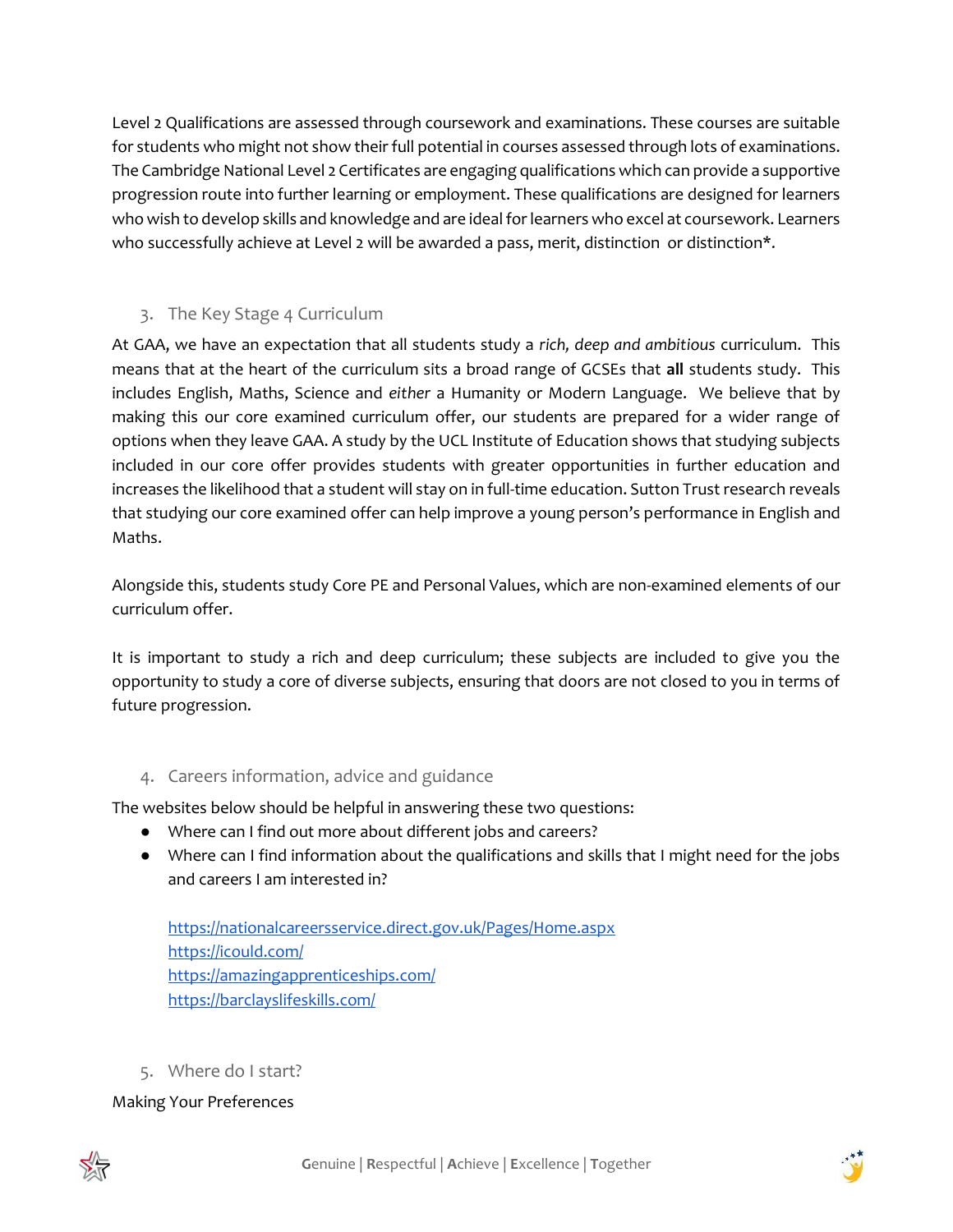It is important to have a selection of subjects which will keep all career paths open and will also provide variety. Universities and employers are looking to recruit people with a rich and deep education, reflected in a broad set of qualifications.

GAA's aim is to ensure that you engage in subjects in which you can achieve; this is why you should seek advice from your parents/carers, subject teachers, and the careers information sent through Teams. They can help you by giving impartial and specific career advice. There are also a number of online resources available and these are described in Section 4.

Things to think about when making your choices:

- Which subjects do you enjoy?
- What are your learning strengths and skills and which subjects do these go well with?
- Which qualifications might you need for a career or courses in higher education that will interest you?
- Does the content and style of learning interest you?
- Does the balance between coursework and examinations suit you?

Do not choose a subject because:

- You like the teacher they may not be teaching your class next year.
- Your friend is choosing it or wants you to choose it you may end up in a different class to your friend.

# <span id="page-4-0"></span>6. Selecting your option preferences and completing them online

Step 1 Research

- Learn about the subjects you could choose at GCSE level.
- Read the subject profiles in this booklet. Subjects at GCSE can be very different to what you have been used to in Year 9. Make sure that you know how they differ. Discuss your ideas with your subject teachers, and ask if you are unsure.

Step 2 Complete your Option Preferences Online

Follow the instructions on the online Options Form carefully to make sure you indicate the correct number of preferences for optional courses.

- <span id="page-4-1"></span>7. Important things that you need to know:
- Preferences are not allocated to people who submit online first so please take your time to consider the options available. However, if you do not complete your online submission by the deadline then it may be difficult to accommodate your preferences.
- Please consider your preferences carefully as often it is not possible to change courses at a later date as many courses will be full.



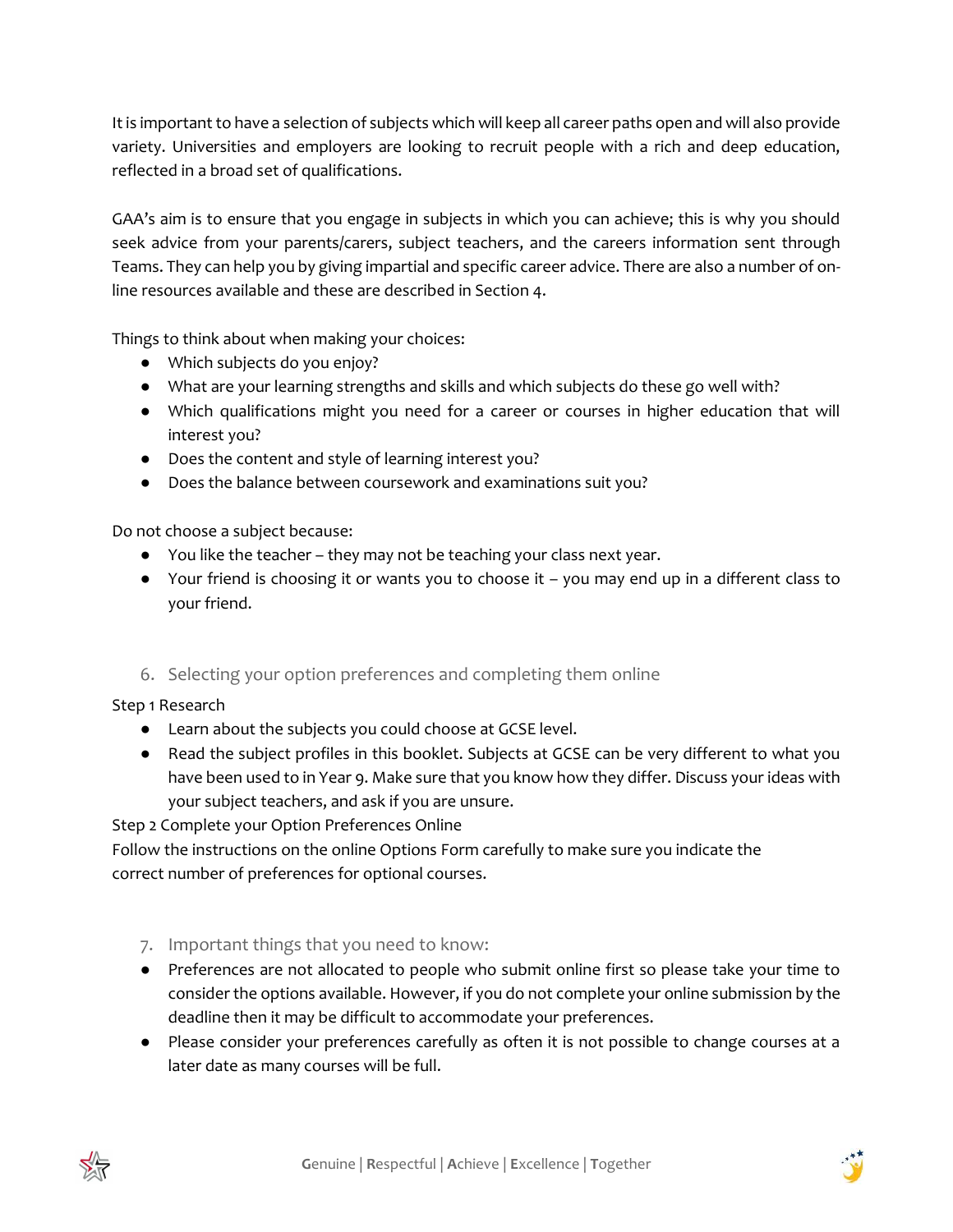- Very rarely, it is not possible to allocate all first preferences. This is usually because courses are timetabled at the same time. Every effort will be made to try to give you your preferences; however if this is not possible then you will have a discussion with a member of staff who will explain why and then look with you at the other choices available.
- Please be aware that if there are insufficient numbers of students choosing a course, it may not run. In this case, the reserve subject(s) will be used.

Remember: The final choice must be your own.



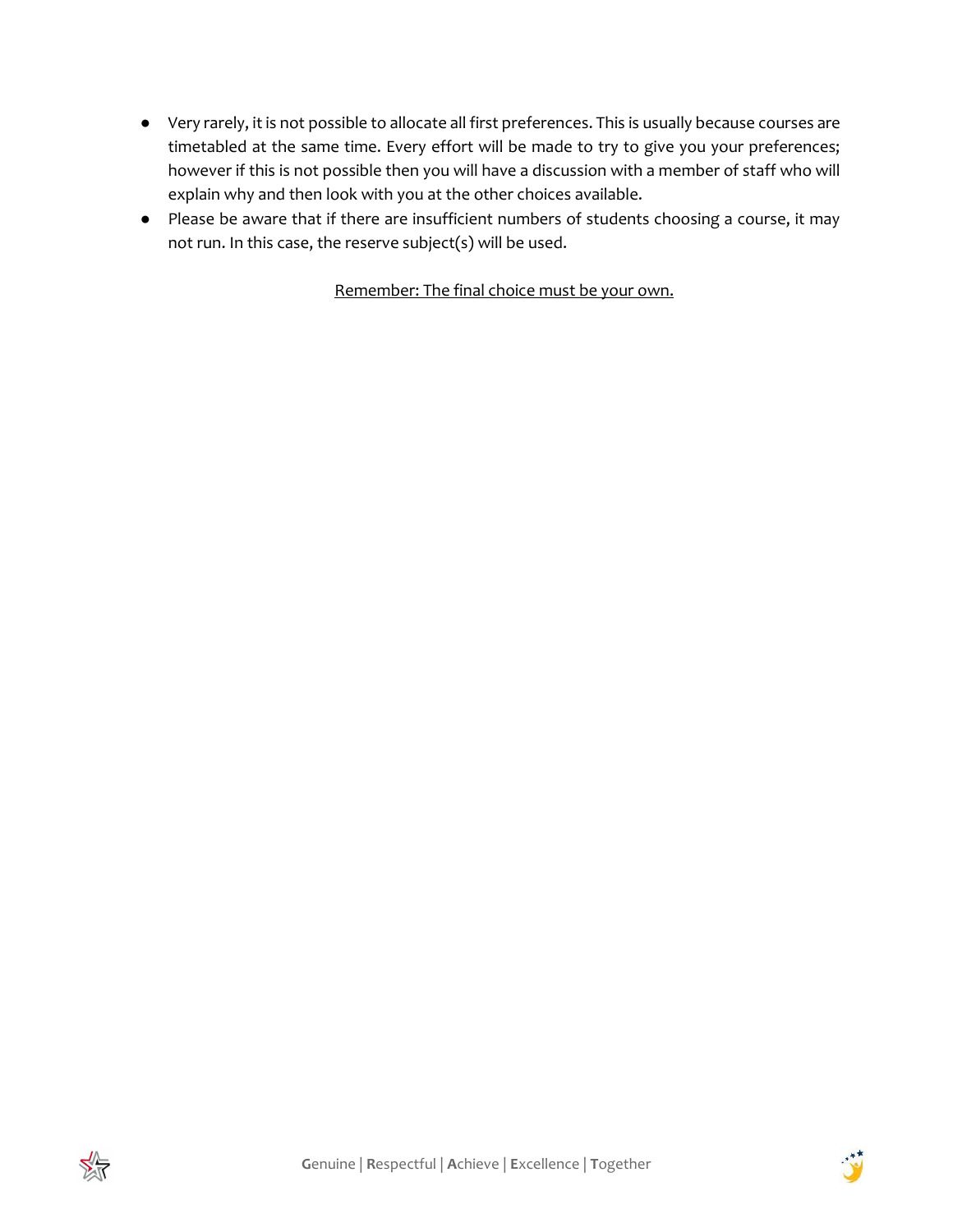# 8. Subject Summary

<span id="page-6-0"></span>

| <b>Core Offer</b>                |              |
|----------------------------------|--------------|
| English Language                 | GCSE         |
| <b>English Literature</b>        | GCSE         |
| <b>Maths</b>                     | GCSE         |
| <b>Combined / Triple Science</b> | GCSE         |
| <b>PE</b>                        | Non Examined |
| <b>PHSRE</b>                     | Non Examined |

### **Option Subjects**

Some students will be asked to indicate a preference for **two subjects** from this list. Some students are asked to indicate a preference of **a minimum of one** from:

| French         | GCSE |
|----------------|------|
| Geography      | GCSE |
| <b>History</b> | GCSE |

Some students are asked to indicate a preference of **a maximum of two subjects from this list.**  Some students are asked to indicate a preference of **a maximum of three subjects** from this list from:

| Art & Design - Art, Craft & Design      | <b>GCSE</b>                |
|-----------------------------------------|----------------------------|
| Art & Design - Textile Design           | <b>GCSE</b>                |
| <b>Business Studies / Enterprise</b>    | <b>GCSE / BTEC</b>         |
| Citizenship                             | <b>GCSE</b>                |
| <b>Computer Science</b>                 | <b>GCSE</b>                |
| Design & Technology                     | <b>GCSE</b>                |
| Drama / Performing Arts                 | <b>GCSE / BTEC</b>         |
| <b>Film Studies</b>                     | <b>GCSE</b>                |
| <b>Food Preparation &amp; Nutrition</b> | <b>GCSE</b>                |
| <b>Health &amp; Social Care</b>         | Cambridge National Level 2 |
| <b>Music</b>                            | <b>GCSE / BTEC</b>         |
| <b>Religious Studies</b>                | <b>GCSE</b>                |
| <b>Sport Science</b>                    | Cambridge National Level 2 |
| <b>Sport Studies</b>                    | Cambridge National Level 2 |
|                                         |                            |

Please note, you should make a **total of four** option preferences.



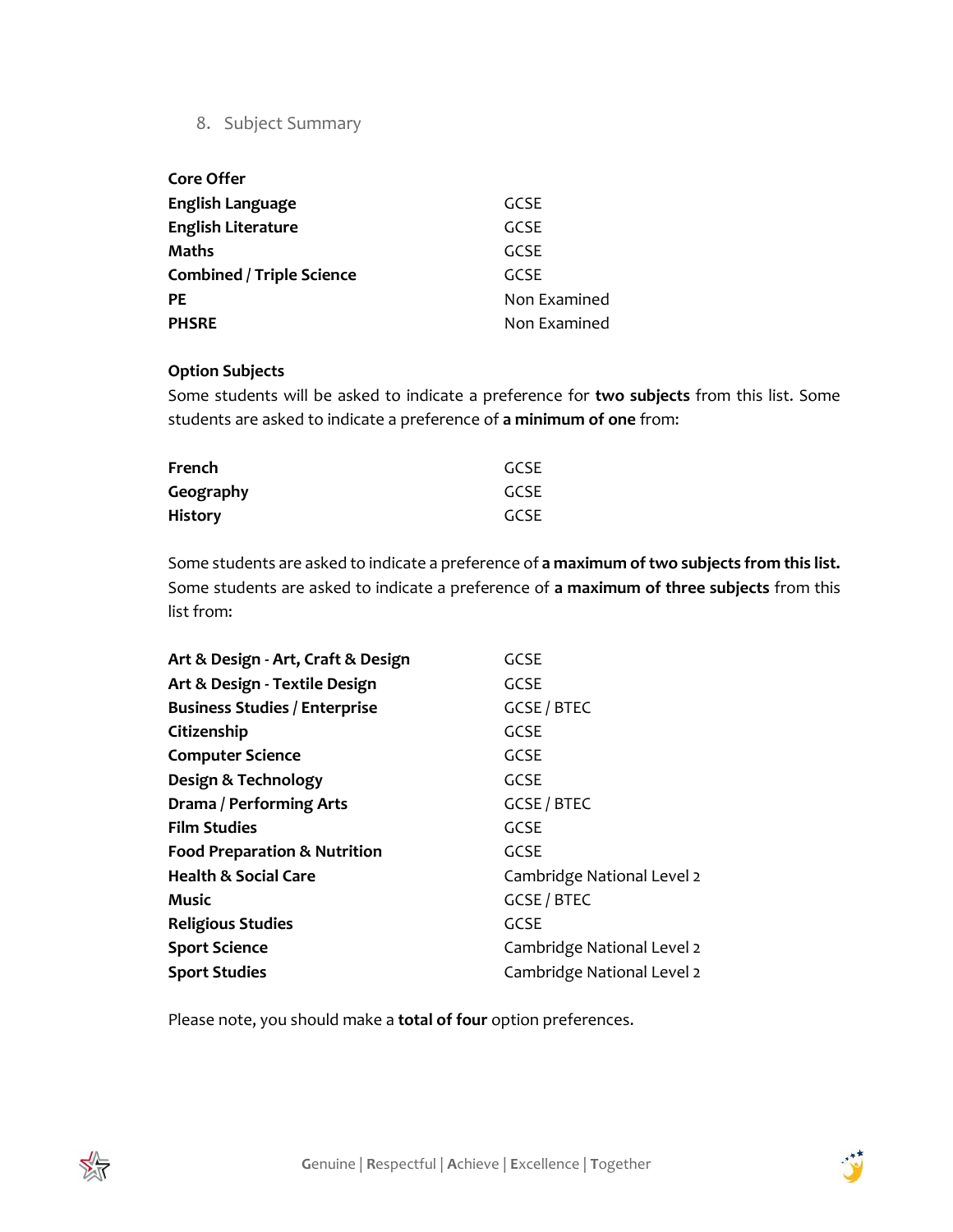# French (GCSE)

If you enjoy communicating with other people, finding out how language works and learning about different countries and cultures, studying GCSE French is an excellent choice for you. As well as learning to understand, say and write a lot more French there are many other benefits to taking this GCSE course:

- You will be able to share your interests, ideas and opinions with other people who speak French
- You will learn about the countries where French is spoken
- You will add an international dimension to your choice of GCSE subjects, which is something many future employers and higher education providers look for
- In lessons you will learn many skills which are useful in a wide range of careers, such as the ability to communicate clearly, being confident about speaking in public and being able to work productively as a team.

## How will I be assessed?

The exam is divided equally between assessing your skills in listening, speaking, reading and writing the language. Each skill area is worth 25% of your overall grade.

You will sit four different exams. The listening, reading and writing exams will take place at the end of Year 11. Your speaking exam takes place towards the end of Year 11 and is conducted by your class teacher. It lasts about ten minutes.

## What will I learn?

GCSE French gives students full access to the complete range of grades 1-9 and covers a wide range of themes and topics. The content of the specification is focused around 3 main themes:

- Identity and Culture
- Local, National, International and Global Areas of Interest
- Current and Future Study and Employment

## Anything else I need to know?

We recommend that students purchase a bilingual dictionary to support their work during the course.



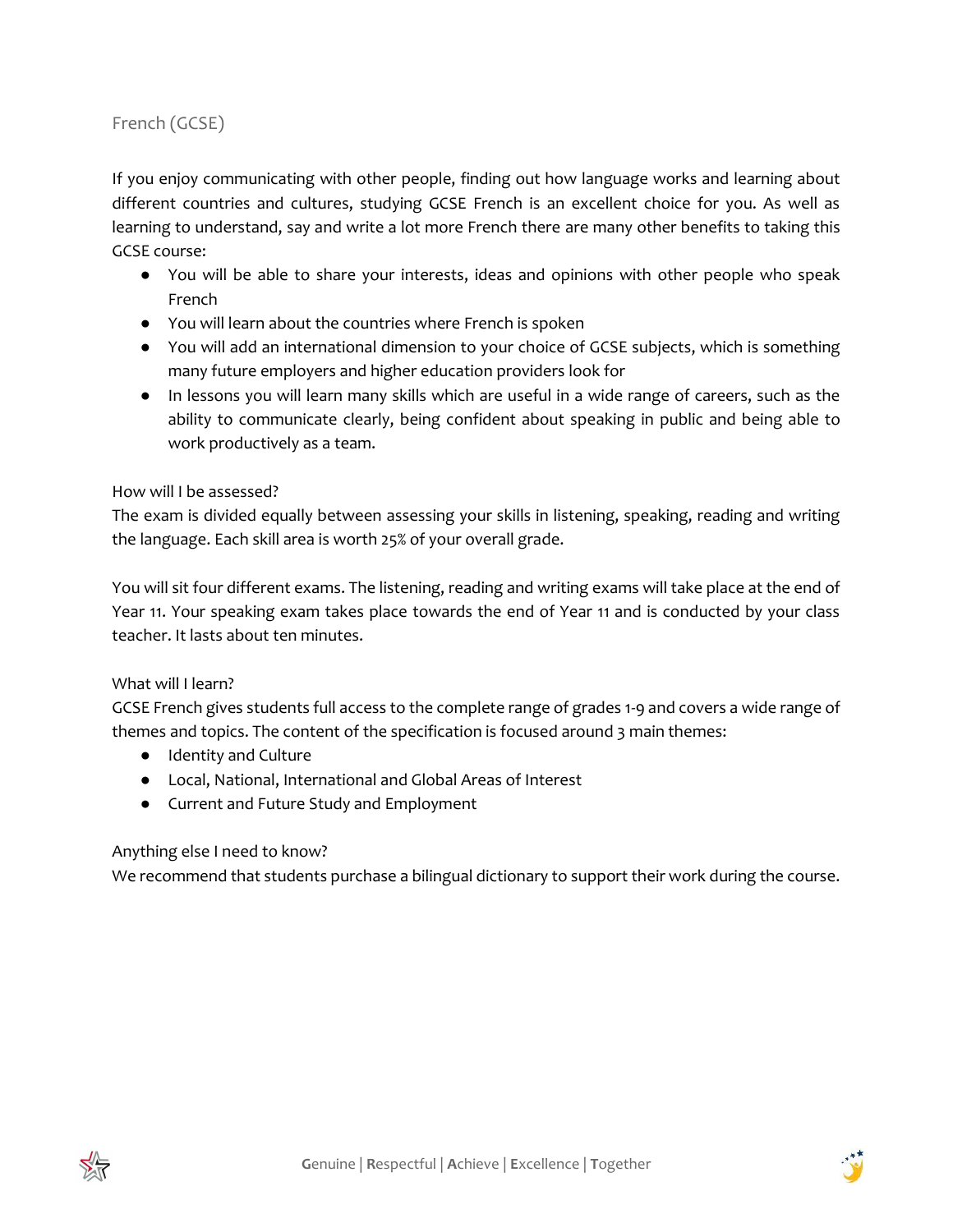# Why choose Geography?

Geography literally means, to 'write the world'. Geography investigates the planet that we live on. We discover what lives on it and how it can be managed and protected for future generations. Geography is all around us and is changing all the time. You will study events such as earthquakes, tropical storms and climate change. You will learn to appreciate how other people around the world live and survive and how you could help create a better future for them. We also endeavour to make our teaching of Geography as up to date as possible, consistently using recent examples from around the world. You will learn communication skills such as analysis and evaluation, research and writing which helps when you have to carry out projects at work or college. GCSE Geography includes numeracy and literacy skills, map skills, computer skills, problem solving and decision making. You will be able to work individually and in groups.

Further study can be done at college and university by studying A-Level Geography and then completing a degree in Geography or an alternative branch of Geography such as Geology or Environmental Science.

Geography is a good choice of GCSE that leads to a huge variety of career options in the future. It is an incredibly relevant subject and is valued by employers due to the wide range of skills used. Students who study GCSE Geography will be able to synthesise information from a range of sources, they will be up to date on current world affairs and they can make decisions. Future careers could be: Environmental Lawyer; Disaster and Emergency Planner; Marine Biologist; Doctor; Tourism Officer; Nature Conservation Officer; Scientist; Teacher; Transport Planner; Pollution Specialist or working for the government. Geography equips students with a wide range of skills and allows you to keep your long term options open.

## How will I be assessed?

We teach from the AQA GCSE specification syllabus and students will gain their final grade from three sources:

- 35% Living with the Physical Environment exam: 1hr 30
- 35% Challenge in the Human Environment exam: 1hr 30
- 30% Geographical Applications exam: 1hr 15

# What will I learn?

- Unit 1: Physical Geography: natural hazards, the living world and physical landscapes in the UK
- Unit 2: Human Geography: urban issues and challenges, the economic world, the challenge of managing resources (e.g. food and water)
- Unit 3: A written exam based on two pieces of fieldwork and a pre-release booklet.



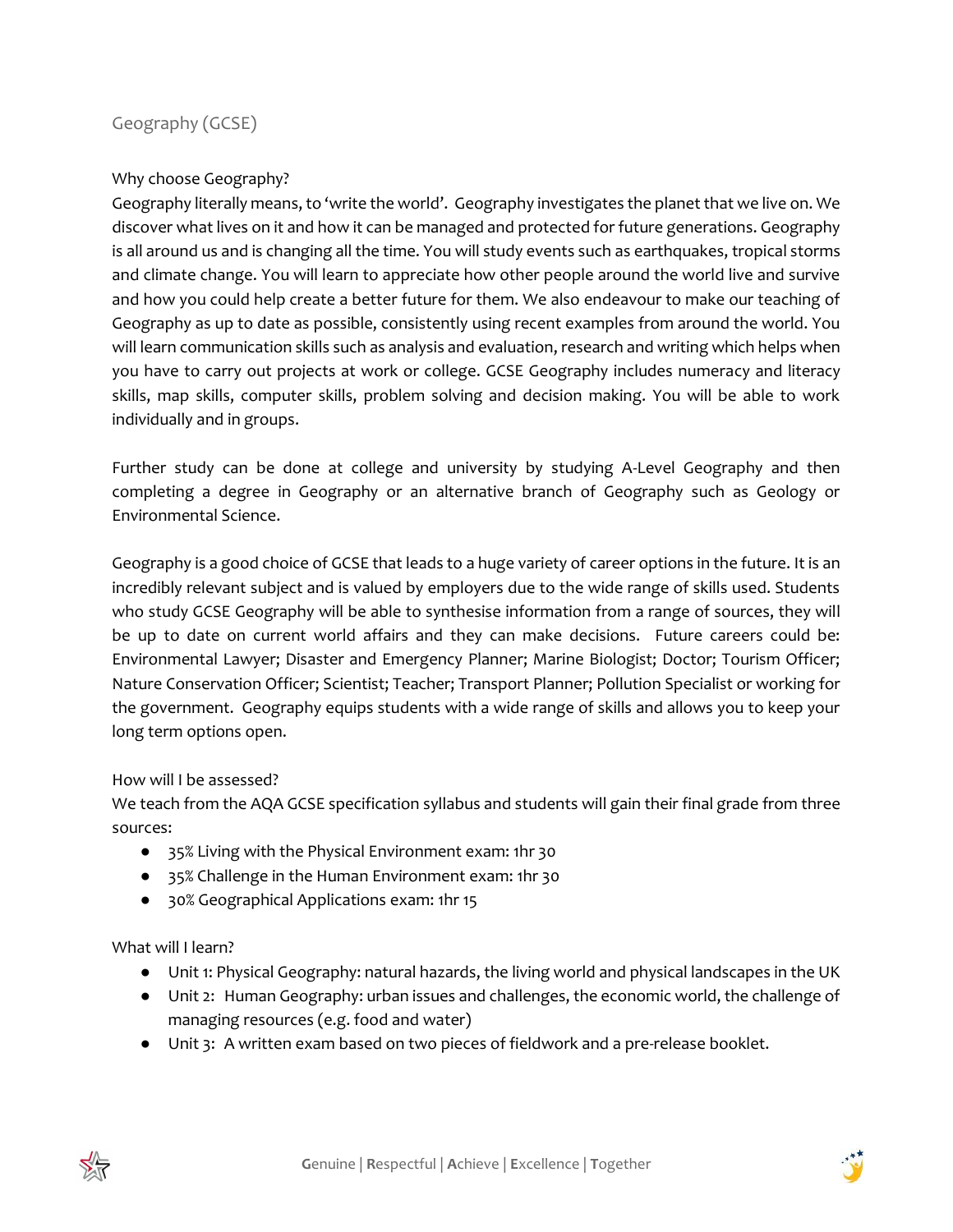● Fieldwork: Learning outside the classroom is an important part of Geography. During the two year course you will complete two fieldwork studies. One to a river to collect data on how the river characteristics change as the river flows downstream and one to Salford Quays to look at urban issues.



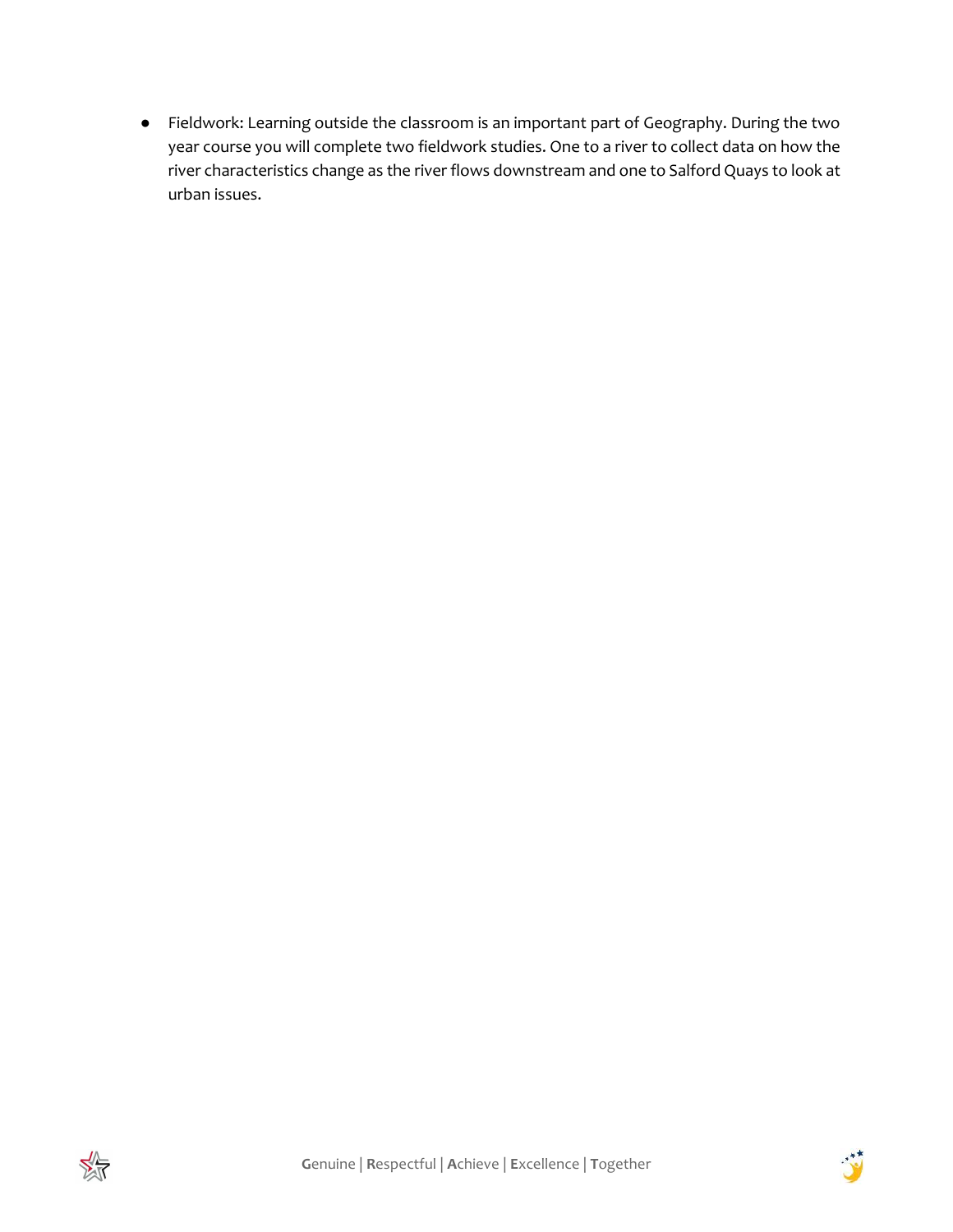# History (GCSE)

### Why choose History?

History GCSE is a fascinating and rewarding subject. You will study events and individuals that have shaped the world that we live in today. You will develop skills that are transferable in all subjects and ones which are highly regarded by universities and employers. There are jobs that use history directly such as museum work, the tourism industry, archaeology and teaching. However, the skills of history are valued by employers in many areas such as law, journalism, politics, the civil service and industry. All of these professions have to study a range of different sources and reach conclusions – studying history can teach you this.

### How will I be assessed?

Students sit 3 exam papers at the end of the course:

- Paper 1: Thematic study and historical environment, 1 hour 15 mins (30%)
- Paper 2: Period study and British depth study, 1 hour 45 mins (40%)
- Paper 3: Modern depth study, 1 hour 20 mins (30%)

## What will I learn about?

History GCSE covers a wide range of topics to suit many areas of interest.

- Paper 1: A thematic study of Crime and Punishment c1000-present day, including an in-depth study of Whitechapel in the nineteenth century and the Jack the Ripper murders.
- Paper 2: Early Elizabethan England, 1558-88 and Superpower relations and the Cold War, 1941- 91.
- Paper 3: Weimar and Nazi Germany, 1918-39.

## Anything else I need to know?

Students who choose GCSE history are given the opportunity to travel abroad. In the past the History department has organised trips to Berlin, the First World War battlefields in France and Belgium, the Normandy beaches and Paris.



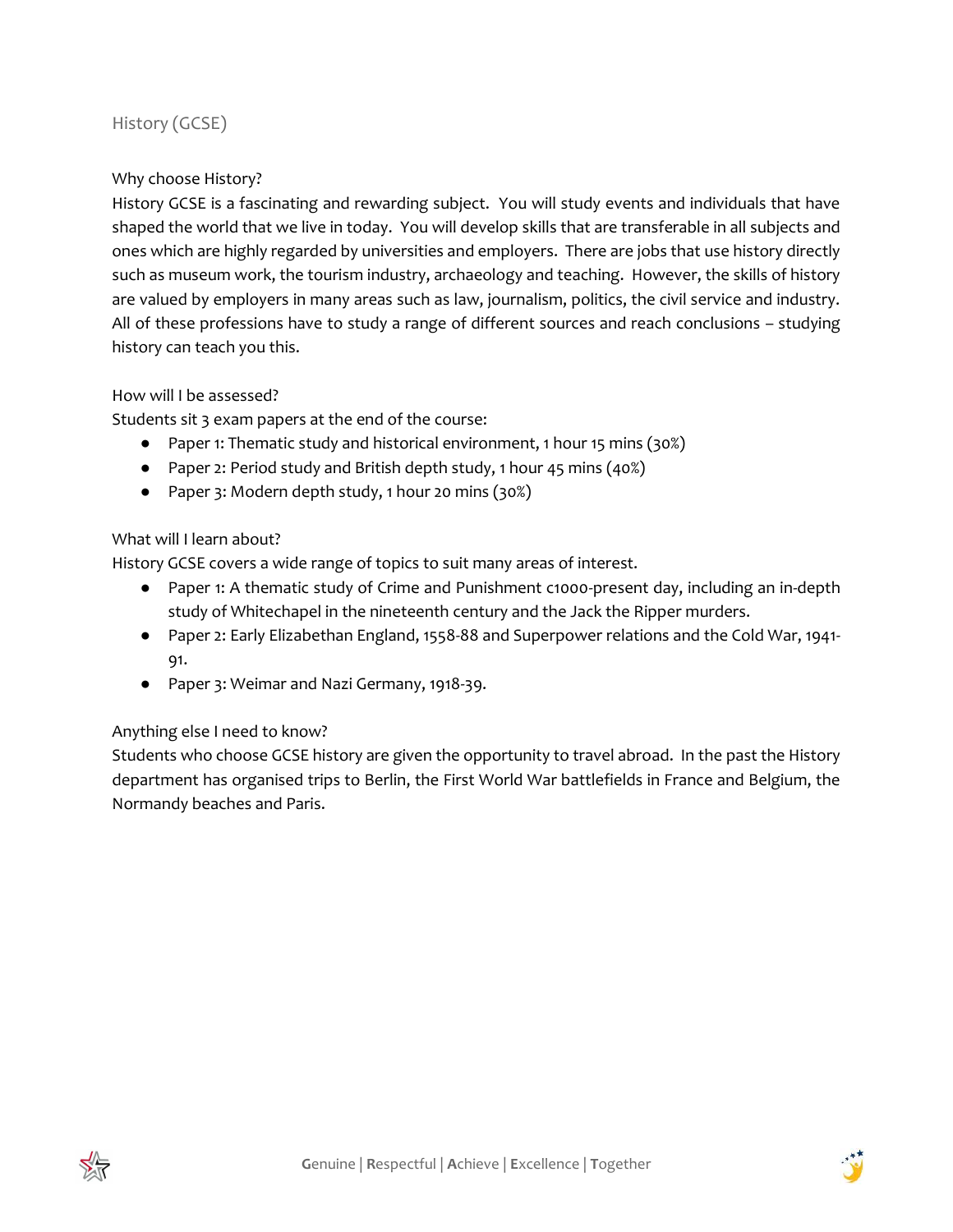# Art and Design - Art, Craft & Design (GCSE)

# Why choose this Art, Craft & Design?

The Art, Craft and Design GCSE is an exciting course giving students the opportunity to participate in intelligent and meaningful making with creative thinking. Painting and drawing skills are taught in a traditional manner and pupils are able to achieve high standards by gradually building their repertoire of skills and confidence.

Art and Design offers a unique means of communication and self-expression. It encourages the ability to observe; feel and understand and select and interpret with imagination.

### How will I be assessed?

The main portion of the GCSE is preparation of coursework in sketchbooks and 3D work - 60% A controlled assessment of ten hours is completed over two days in the Spring term of Year 11 and accounts for 40%

Students display 45 hours' worth of their best work and complete a controlled test for assessment.

### What will I learn?

Experience and understanding are gained through participation in practical activities and the study of theory. An understanding of the work of artists, designers and craftsmen is developed.

At Great Academy Ashton we study painting, surface manipulation, drawing, photography, ceramics and multimedia work. We use the art of Andrea Joseph, Peter Arkle, Angela Schwer, Diane Lublinski, and Ernst Haeckel amongst others, for inspiration.

Work of a consistently high standard is encouraged. Students must have enthusiasm for Art and Design and a willingness to improve their standards. Homework preparation and research will be set regularly and a personal sketchbook is essential.

This course requires a high level of commitment to homework and self-study in order to complete the required volume of work needed for GCSE examination entry. It is also desirable that students have access to a camera for research purposes.



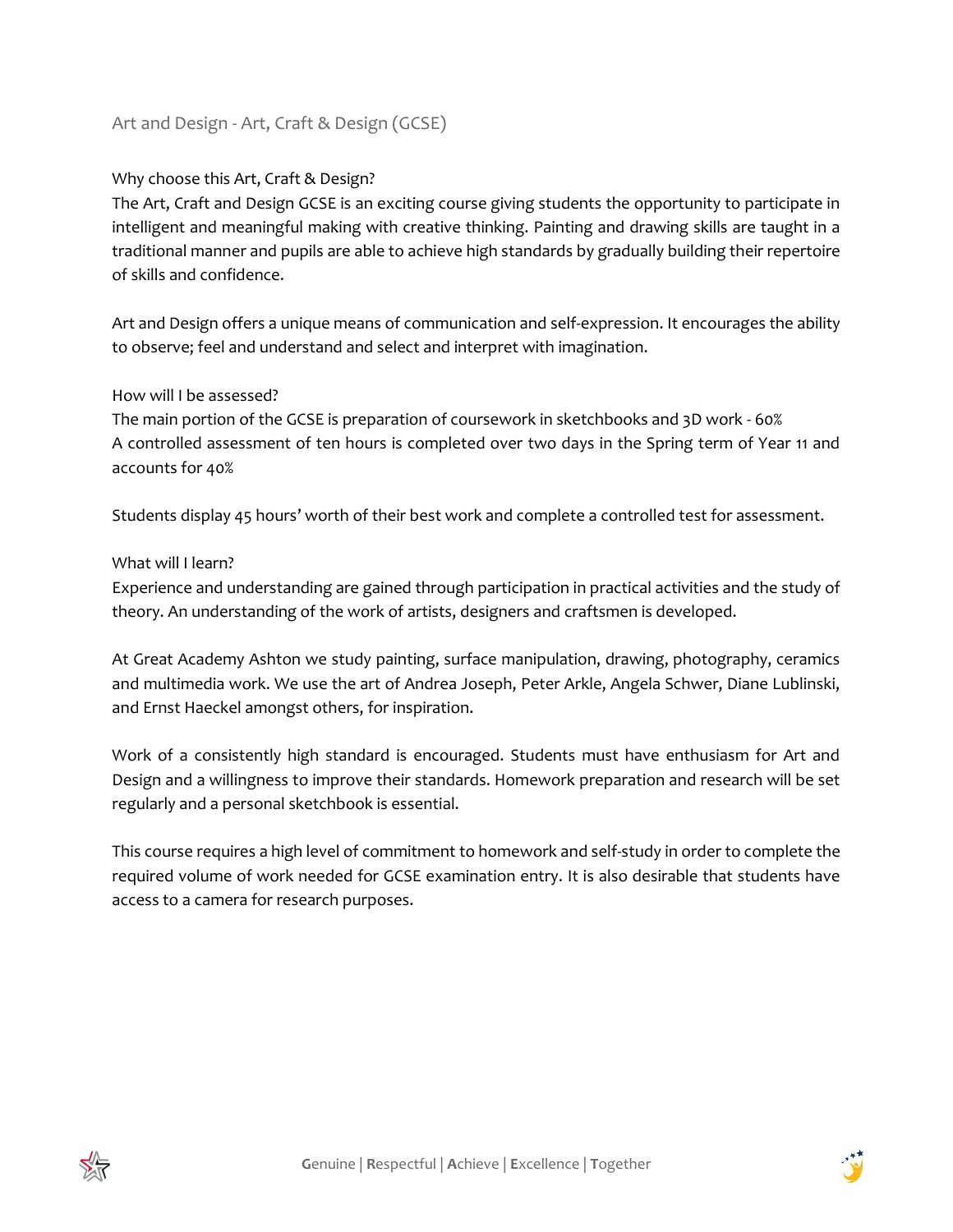# Art and Design - Textile Design (GCSE)

## Why choose this Textile design?

The Textile design GCSE is an exciting course delivering the opportunity to participate in intelligent and meaningful making with creative thinking. Skills such as weaving, stitching, applique, printing and construction methods are taught and pupils are able to achieve high standards by gradually building their repertoire of skills and confidence.

Textile design offers a unique means of communication and self-expression. It is used to develop the creation of designs that might have a functional or non-functional purpose.

## How will I be assessed?

The main portion of the GCSE is preparation of coursework, in sketchbooks and sample pieces through to final outcomes - 60%

A controlled assessment of ten hours is completed over two days in the Spring term of Year 11 and accounts for 40%

Students display 45 hours' worth of their best work and complete a controlled test for assessment.

## What will I learn?

Experience and understanding are gained through participation in practical activities and the study of theory. An understanding of the work of artists, designers and craftsmen is developed.

At Great Academy Ashton we study a range of techniques such as hand stitching, free embroidery using a sewing machine, printing, weaving, constructed textiles and shibori. We use the art of Michael Brennand-Wood, Georgina Luck, Kate Talbot, Lucy Sparrow, Sayuri Sasaki Hermann and Kate Bingaman Burt amongst others, for inspiration. Students will explore use of media and materials such as threads, fabrics, textile materials and paper pulp.

To encourage work of a consistently high standard, students must have enthusiasm for Art, craft and textile design and a willingness to improve their standards. Homework preparation and research will be set regularly and a personal sketchbook is essential.

This course requires a high level of commitment to homework and self-study in order to complete the required volume of work needed for GCSE examination entry. It is also desirable that students have access to a camera for research purposes.



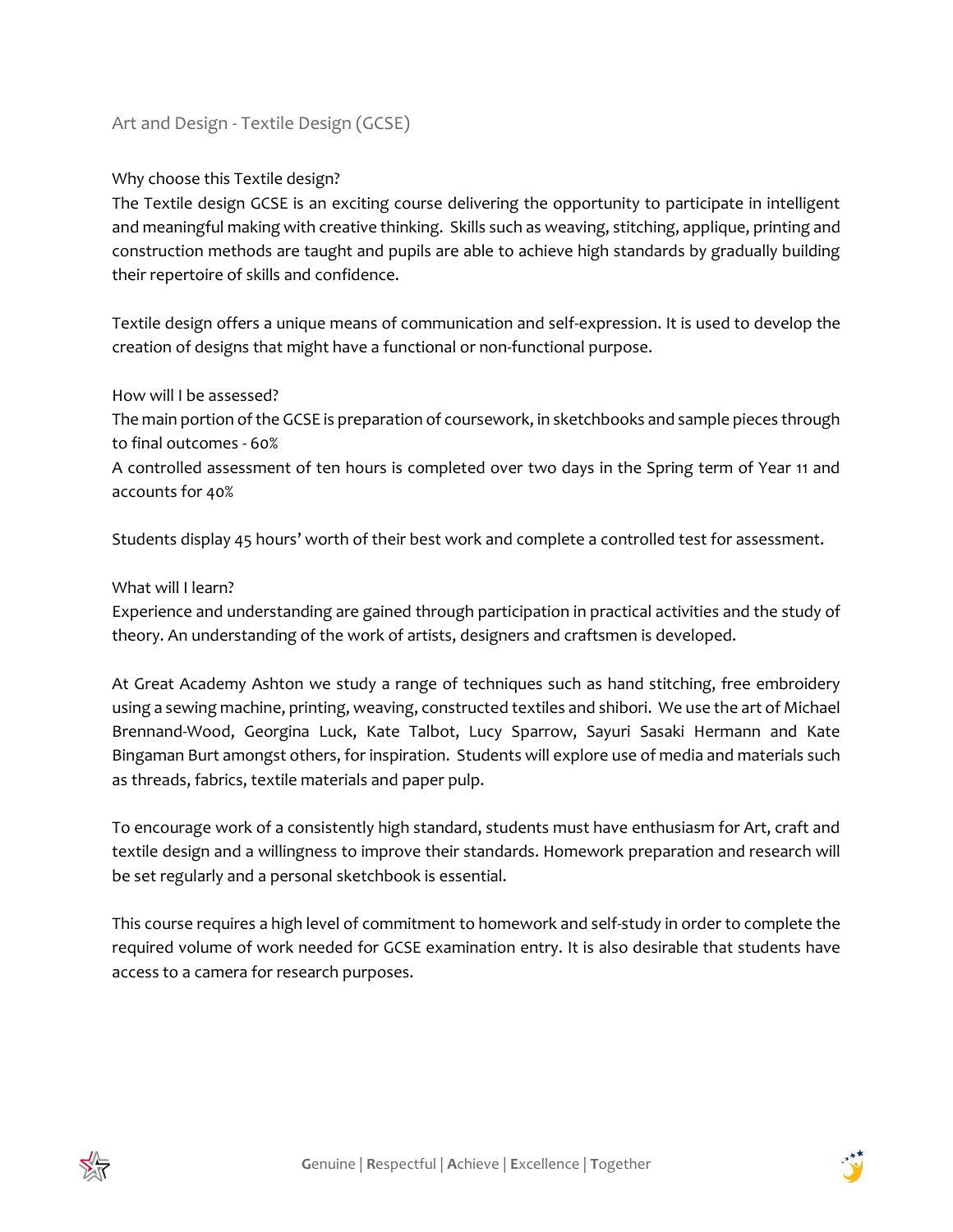# Business Studies (GCSE)

### Why choose Business?

GCSE Business Studies encourages students to gain an understanding of how small businesses and larger corporations are managed and how decisions are made based on numerous factors such as competition, target markets and the economy. You will be exposed to a number of real-life case studies where we explore companies you all know and buy from like Apple, JD Sports, Coca-Cola, EasyJet, Marks and Spencer, Primark, L'Oréal, Lush, McDonalds, Nike and Dre Beats. Business is a useful subject for anyone to choose. Whether you wish to one day start up your own business or work for another organisation, the understanding will help you in any future career.

### How will I be assessed?

There are two ninety minute exams, made up of multiple choice, short and long-answer questions.

### What will I learn?

- 1.1 Enterprise and entrepreneurship
- 1.2 Spotting a business opportunity
- 1.3 Putting the business idea into practice
- 1.4 Making the business effective
- 1.5 Understanding external influences

## 2.1 Growing the business

- 2.2 Making marketing decisions
- 2.3 Making operational decisions
- 2.4 Making financial decisions
- 2.5 Making human resource decisions

Careers and the future

- A-Levels: Students can progress from this qualification to a number of different academic and vocational qualifications at Level 3, including GCEs in Business, Sociology, Economics and Psychology.
- BTEC L3: As well as A-levels, Business GCSE will also help students gain access to L3 BTEC Nationals in Business, where you can study and complete assignments, to gain qualifications.
- Apprenticeships: There are many apprenticeships in business, accounting and financial services. vocational qualifications which focus on more specialised business areas.
- Future jobs: Accountancy, Banking, Sales, Product Management, Event Planning, Management, Teaching, Advertising, Social Media Marketing, Retail Buying, Clothes Designer, Distribution and Logistics, Market Research, HR officer, Public Relations, Retail Management.



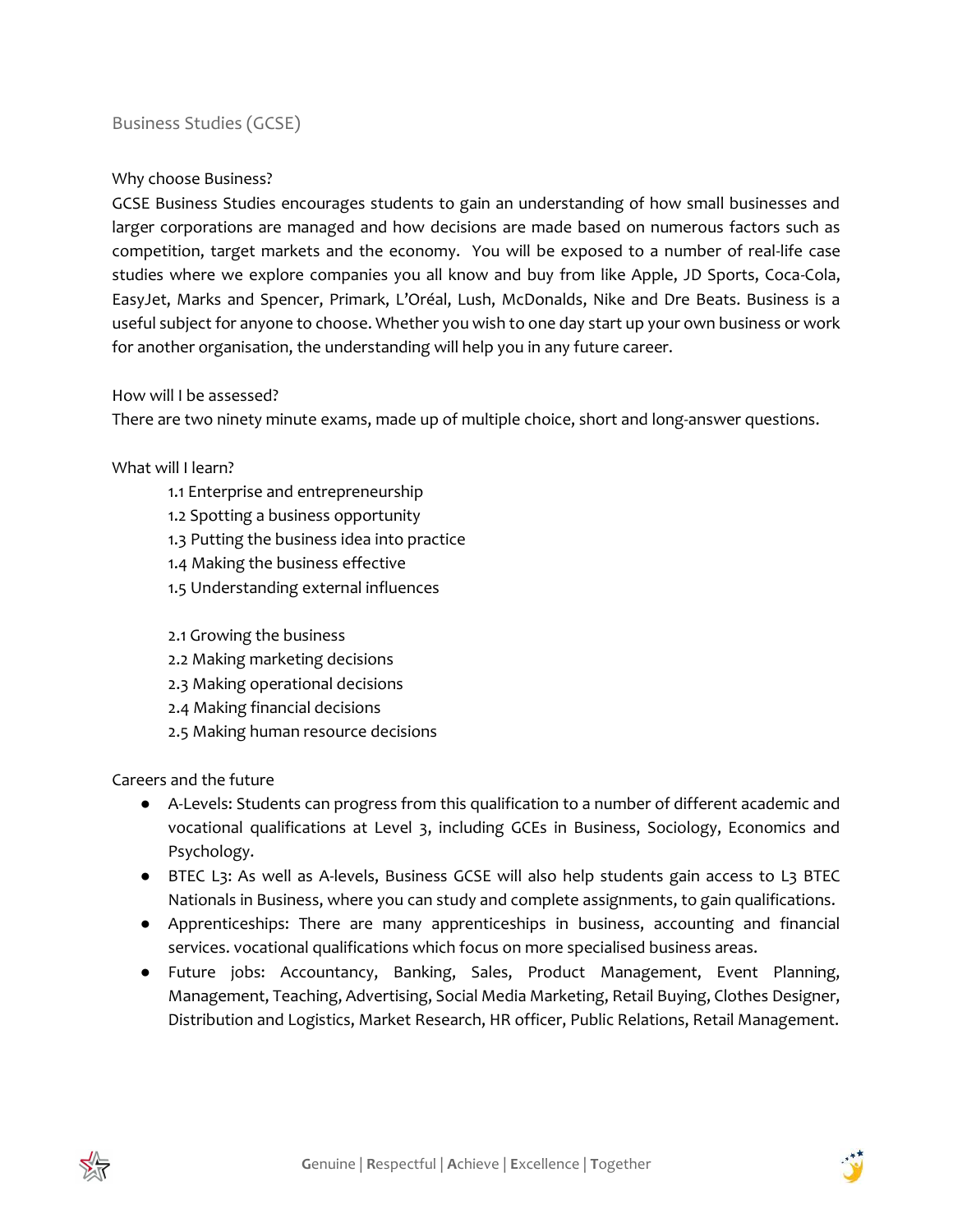# Enterprise (BTEC)

### Why choose Business?

BTEC Business encourages students to gain an understanding of how businesses are managed in a vocational way. The BTEC in Business provides an introduction to the world of business. The course covers topics such as business organisations, marketing, enterprise and finance. Students opting for a BTEC in Business will be well prepared for further study of business or employment.

### How will I be assessed?

The final grade students will achieve is mainly taken from internally assessed units worth 75% of the mark and the remaining 25% is taken from an online financial management examination.

### Internally Assessed Units

Students will complete three internally assessed units. Students will complete assignments using various forms of ICT software and each assignment will be based on a real life business scenario. Each project that students undertake form the basis of their unit results which are graded as a Level 1 Pass, Level 2 Pass, a Merit, a Distinction or a Distinction \*. The projects will be based on scenarios within the business environment.

## What will I learn?

### Core Units

Component 1 – Exploring Enterprises (Internally Assessed)

● 3 pieces of coursework based on a small business scenario

Component 2 – Planning and pitching an enterprise (Internally Assessed)

● Students create and write a business plan for their own enterprise and then pitch this to teachers.

Component 3 - Finance (Externally Assessed – Online Examination)

Careers & The Future:

- A-Levels: Students can progress from this qualification to a number of different academic and vocational qualifications at Level 3, including GCEs in Business, Sociology, Economics and Psychology.
- BTEC Level 3: As well as A-levels, Business GCSE will also help students gain access to Level 3 BTEC Nationals in Business, where you can study and complete assignments, to gain qualifications.
- Apprenticeships: there are many apprenticeships in business, accounting and financial services.
- Future jobs: Accountancy, Banking, Sales, Product Management, Event Planning, Management, Teaching, Advertising, Social Media Marketing, Retail Buying for companies, Clothes Designer, Distribution and Logistics, Market Research, HR officer, Public Relations, Retail Management.

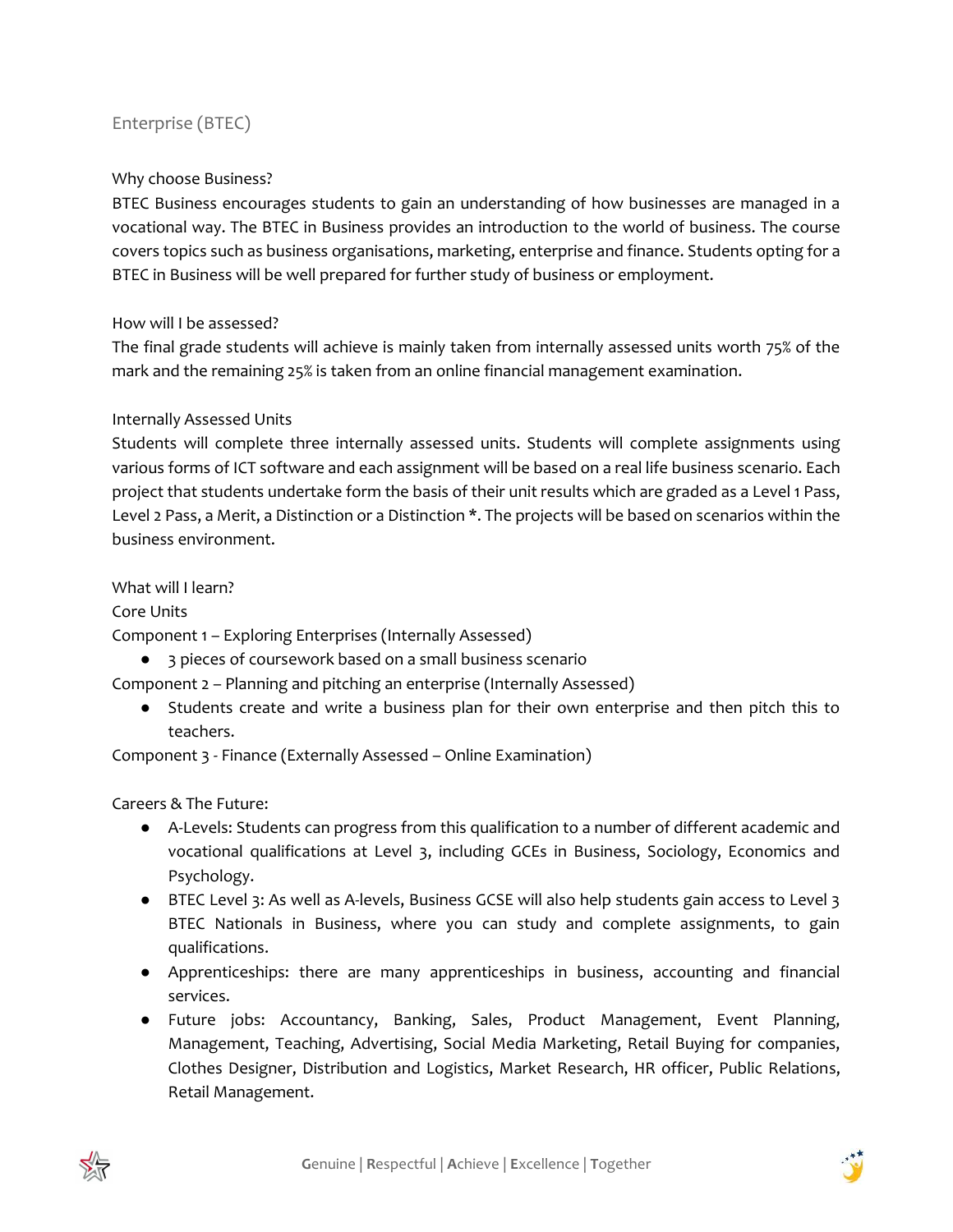# Citizenship (GCSE)

## Why choose Citizenship?

Citizenship Studies is an exciting course to take for GCSE. Citizenship Studies is about how people take an active part in democratic politics and work together for a better society, locally, nationally and globally. Our GCSE gives students the opportunity to learn about power, democracy, the operation of government and the legal system, and the role of the UK in the wider world. Citizenship is not just about sitting in classrooms; this subject gets you out and about, involved in community activity. Through group work you will explore an issue you really care about; you'll plan to interview people in authority and organise a campaign for action to raise awareness and make a difference.

### How will I be assessed?

The final grade students will achieve will be based on two final exams, each taking 1hr 45mins each. The course is 100% exam. 15% of the questions in the exam will be based upon a practical element, this is where students do something to make a difference.

What will I learn? There are five main themes of Citizenship which are:

Year 10

Theme A: Living together in the UK Theme B: Democracy at work in the UK Theme C: Law and justice

### Year 11

Theme D: Power and influence Theme E: Taking citizenship action

Students must carry out a critical investigation leading to citizenship action.

Careers & The Future:

- A-Levels: Students can progress from this qualification to a number of different academic subjects including GCEs in Sociology, Government and Politics and Psychology.
- BTEC Level 3: As well as A-levels, Business GCSE will also help students gain access to Level 3 BTEC Nationals in Public Services / Nursing and other subjects.
- Future jobs: Teaching, Journalist, Police, Fire Service, Politician, MP, Councillor, Local Government, Working with the local council, Lawyer, Barrister, Solicitor, Judge, Equality and Diversity Officer, Religious Leader, Charity Organiser, Economist, Trade Union Officer, Environmental Worker, Human Rights Advisor.



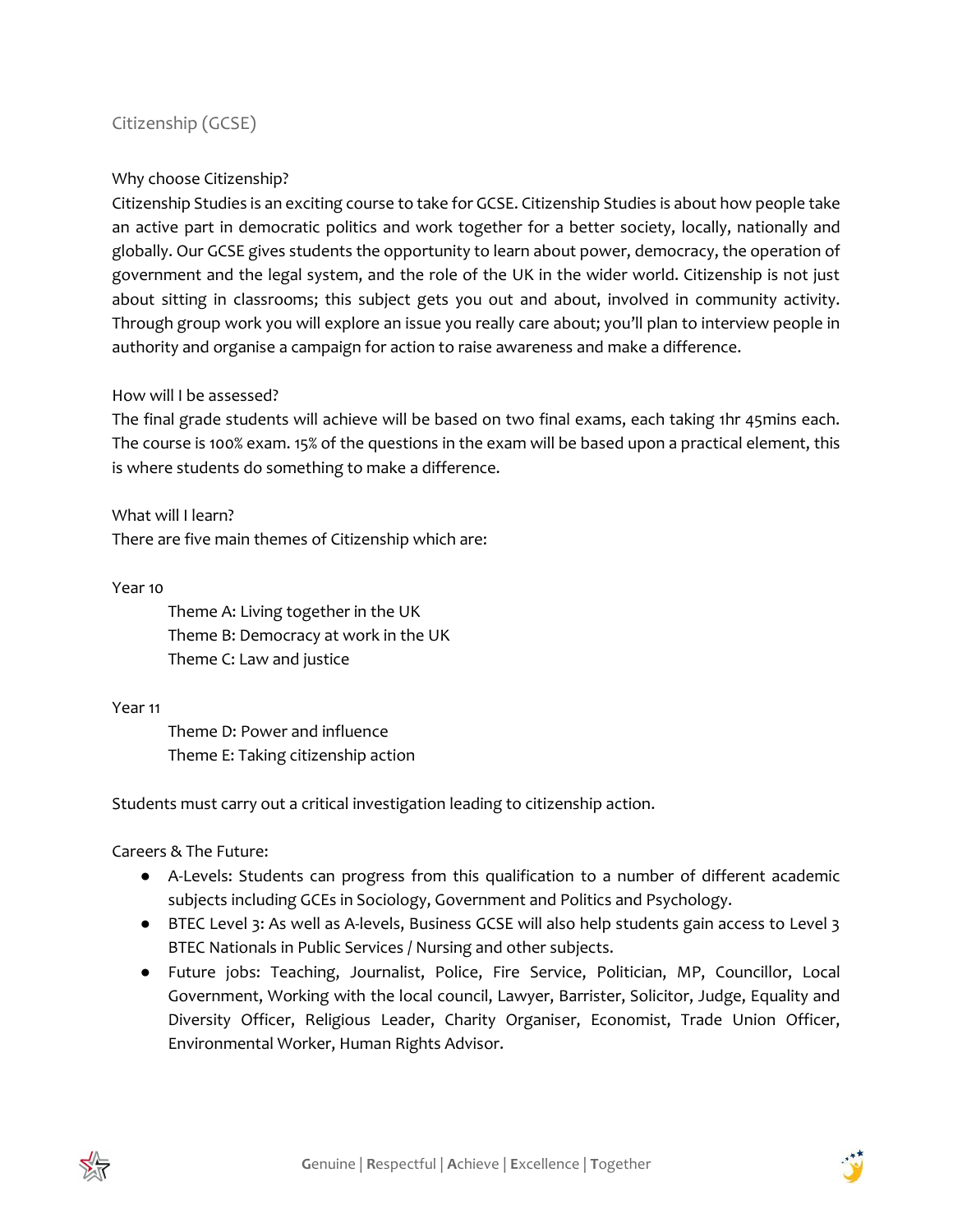# Computer Science (GCSE)

## Why choose Computer Science?

Technology plays a key role in everything we do and come across in life. Computer Science has become a very high-profile subject over the last few years. The ability to program computers is a very valuable skill. Computing is of enormous importance to the economy, and the role of Computer Science as a discipline itself and as an 'underpinning' subject across Science and Engineering is growing rapidly. Computer technology continues to advance and the way that technology is consumed has also been changing at a fast pace over recent years. The growth in the use of mobile devices and web-related technologies has exploded, resulting in new challenges for employers and computer based industries.

How will I be assessed?

- Paper 1 Computer Systems 50% written examination
- Paper 2 Computational thinking, algorithms and programming 50% written exam
- Programming project \*\* mandatory (all students are required to complete this to pass the course).

## What will I learn?

Computer Systems

- Systems Architecture
- Memory
- Storage
- Wired and wireless networks
- Network topologies, protocols and layers
- System security
- System software
- Ethical, legal, cultural and environmental concerns

Computational thinking, algorithms and programming

- Algorithms\*
- Programming techniques
- Producing robust programs
- Computational logic
- Translators and facilities of languages
- Data representation



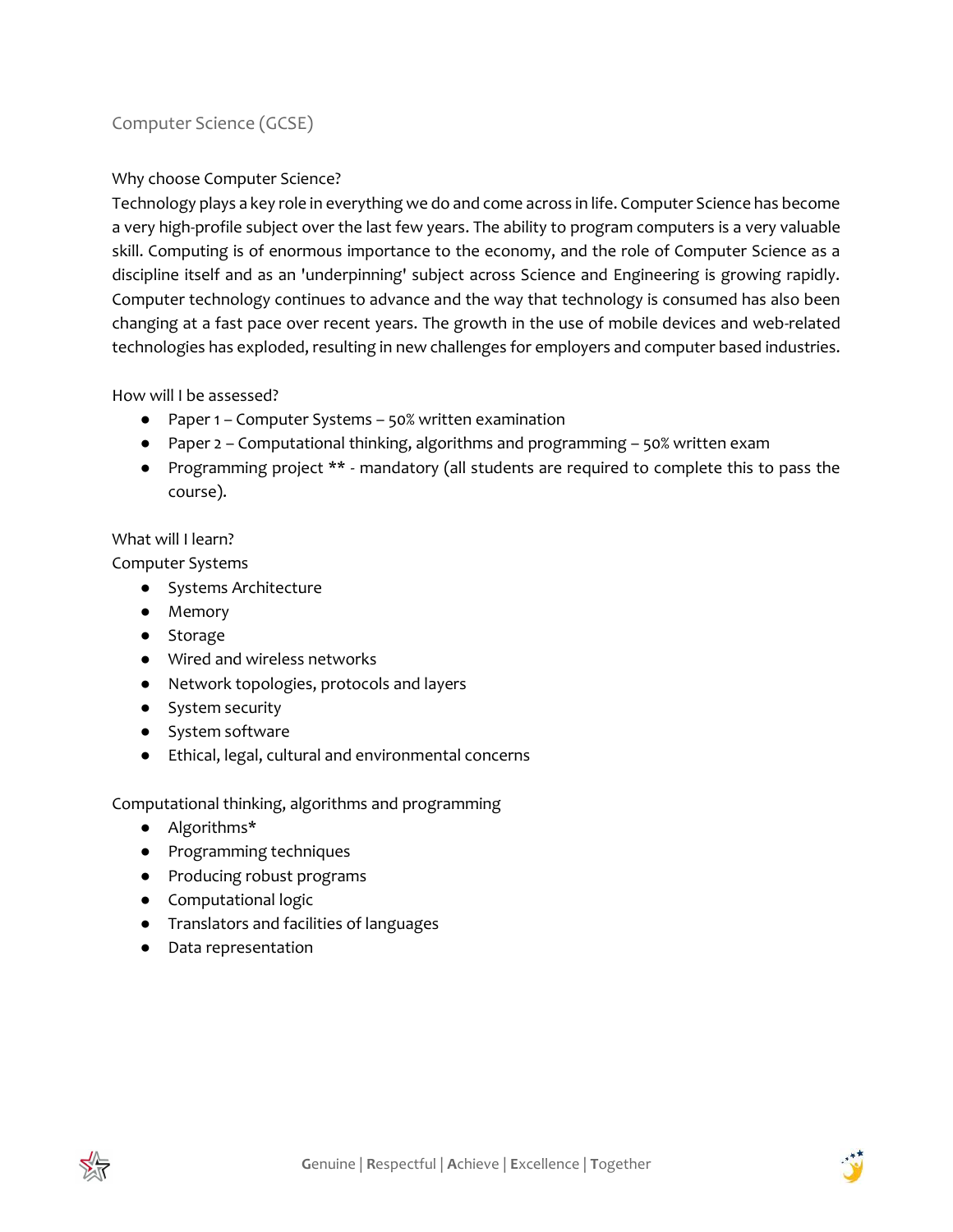# Design and Technology (GCSE)

The Eduqas GCSE in Design and Technology offers a unique opportunity in the curriculum for learners to identify and solve real problems by designing and making products or systems. Through studying GCSE Design and Technology, learners will be prepared to participate confidently and successfully in an increasingly technological world; and be aware of, and learn from, wider influences on design and technology, including historical, social/cultural, environmental and economic factors.

## What will I learn about?

The course enables learners to work creatively when designing and making and apply technical and practical expertise, in order to:

- demonstrate their understanding that all design and technological activity takes place within contexts that influence the outcomes of design practice
- develop realistic design proposals as a result of the exploration of design opportunities and users' needs, wants and values
- use imagination, experimentation and combine ideas when designing
- develop the skills to critique and refine their own ideas whilst designing and making
- communicate their design ideas and decisions using different media and techniques, as appropriate for different audiences at key points in their designing
- develop decision making skills, including the planning and organisation of time and resources when managing their own project work
- develop a broad knowledge of materials, components and technologies and practical skills to develop high quality, imaginative and functional prototypes
- be ambitious and open to explore and take design risks in order to stretch the development of design proposals, avoiding clichéd or stereotypical responses
- consider the costs, commercial viability and marketing of products
- demonstrate safe working practices in design and technology
- use key design and technology terminology including those related to: designing, innovation and communication; materials and technologies; making, manufacture and production; critiquing, values and ethics
- Jobs / career opportunities include: Engineering, Product Design, Construction, Architecture, Manufacturing, other STEM careers.

How will I be assessed?

- Component 1: Design and Technology in the 21st Century written examination: 2 hours (50% of the qualification). A mix of short answer, structured and extended writing questions assessing candidates' knowledge and understanding of:
	- technical principles
	- designing and making principles along with their ability to
	- analyse and evaluate design decisions and wider issues in design and technology.



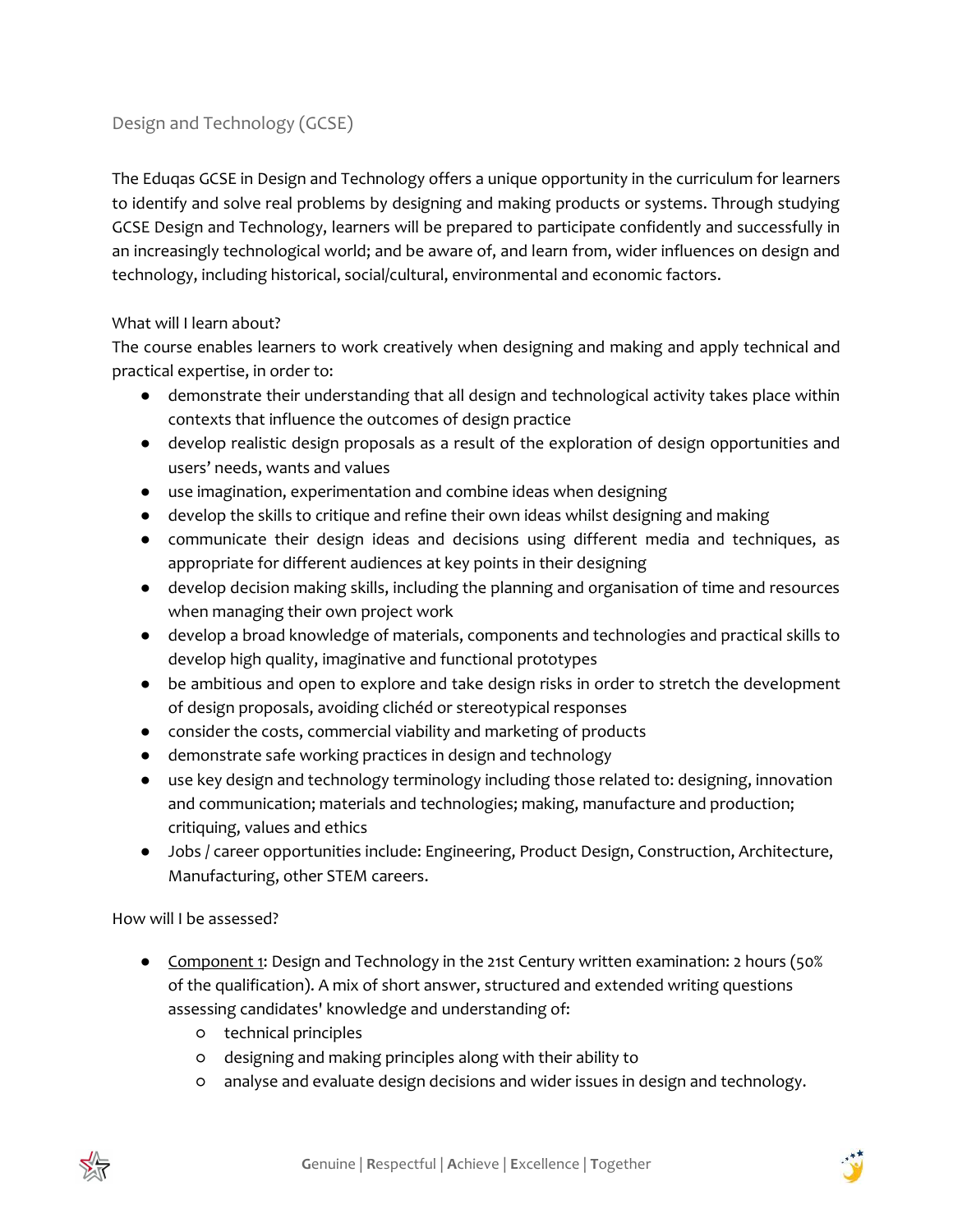- Component 2: Design and make task: non-examined assessment: approximately 35 hours (50% of the qualification. A sustained design and make task, based on a contextual challenge set by Eduqas, assessing candidates' ability to:
	- identify, investigate and outline design possibilities
	- design and make prototypes
	- analyse and evaluate design decisions and wider issues in design and technology.



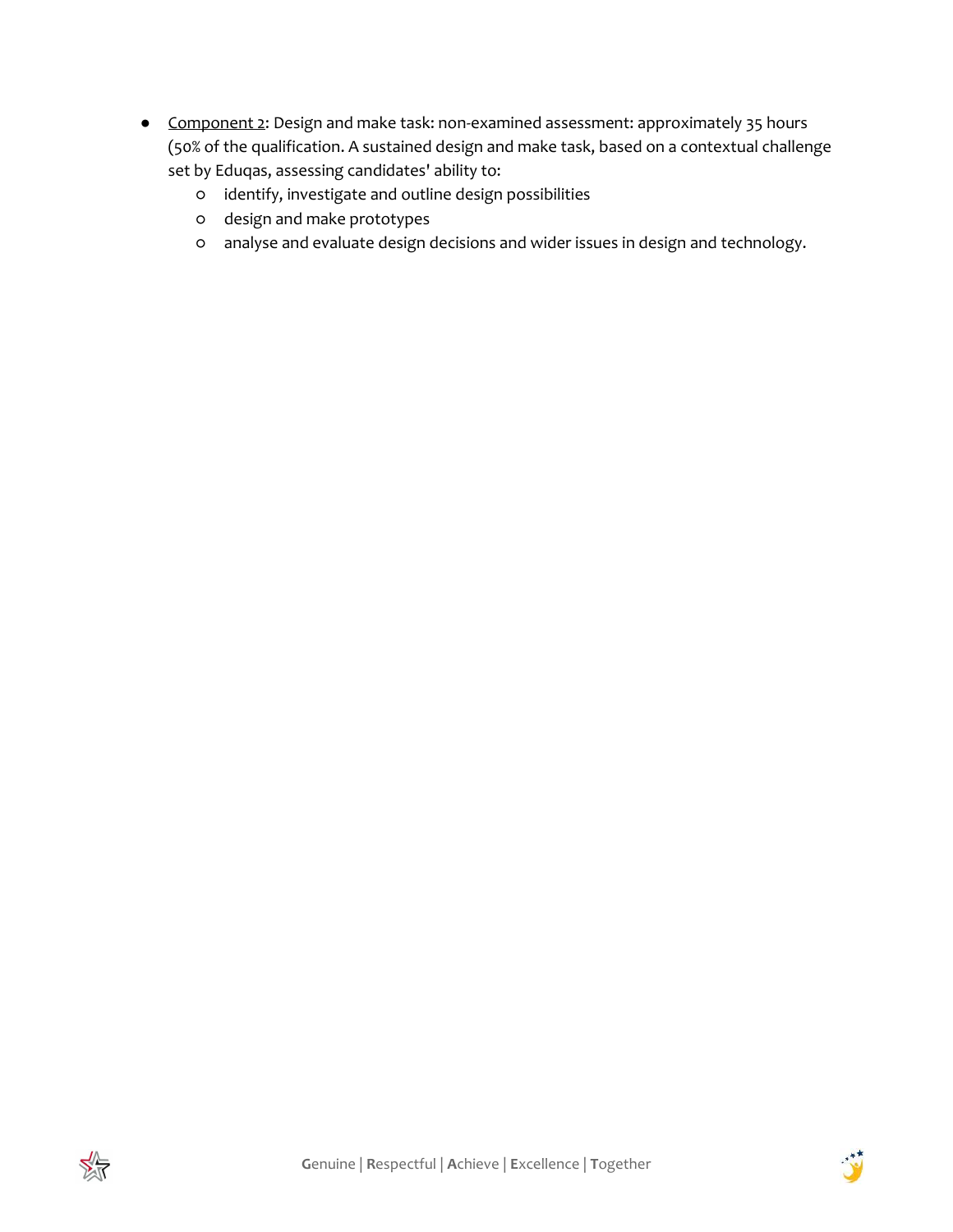## Drama (GCSE)

### Why choose this subject?

The GCSE qualification explores the world of performance and play texts both practically and theoretically. For some students, taking Drama GCSE would be for their love of performing, for others their love for literature and for some they want to build their confidence in communication. This course will appeal to you if you enjoy exploring new issues and ideas in a practical way and devising your own pieces of performance. If you enjoy watching and talking about live performances and want to know more about how drama is created, then the GCSE Drama is for you. Maybe you are really imaginative and creative and want to be able to express your ideas to others or perhaps you're interested in how lighting, sound, music, costume and make-up are used in drama to enhance performance, if any of these are of interest to you then opt for Drama GCSE.

If you opt for either Drama qualification you must have a keen interest in performing and are not afraid to perform in front of an audience. The Performing Arts industry is the third biggest industry in the UK. These qualifications can lead into subject specific careers, not just in performance, Acting & Directing, but in many backstage and Front of House roles. Furthermore, Drama also prepares you with transferable life skills that are sought after by employers: confidence; co-operation; leadership; communication; empathy and public speaking are just some of the skills learnt in Drama that you could carry forward into your working life.

### How will I be assessed?

Component 1: Devising (40% internally assessed, externally moderated). There are 3 areas of focus for this component:

Creating and developing a devised piece from stimuli Group performance/design realisation of the devised piece Analysing and evaluating the creative process and group devised performance

There is a portfolio to keep which is in the form of a logbook and is used to document the practical creation and development of ideas, along with the analysis and evaluation of this process. This has a maximum word count of 2000 words.

Component 2: Performance from Text (20% externally assessed by visiting Examiner). There are two areas of focus for this component:

Interpreting and exploring two key extracts from a chosen performance text Performing of two key extracts from this text

Component 3: Theatre Makers (40% practice externally assessed written paper). There are two areas of focus for this component:

Study of one complete performance text A live theatre evaluation



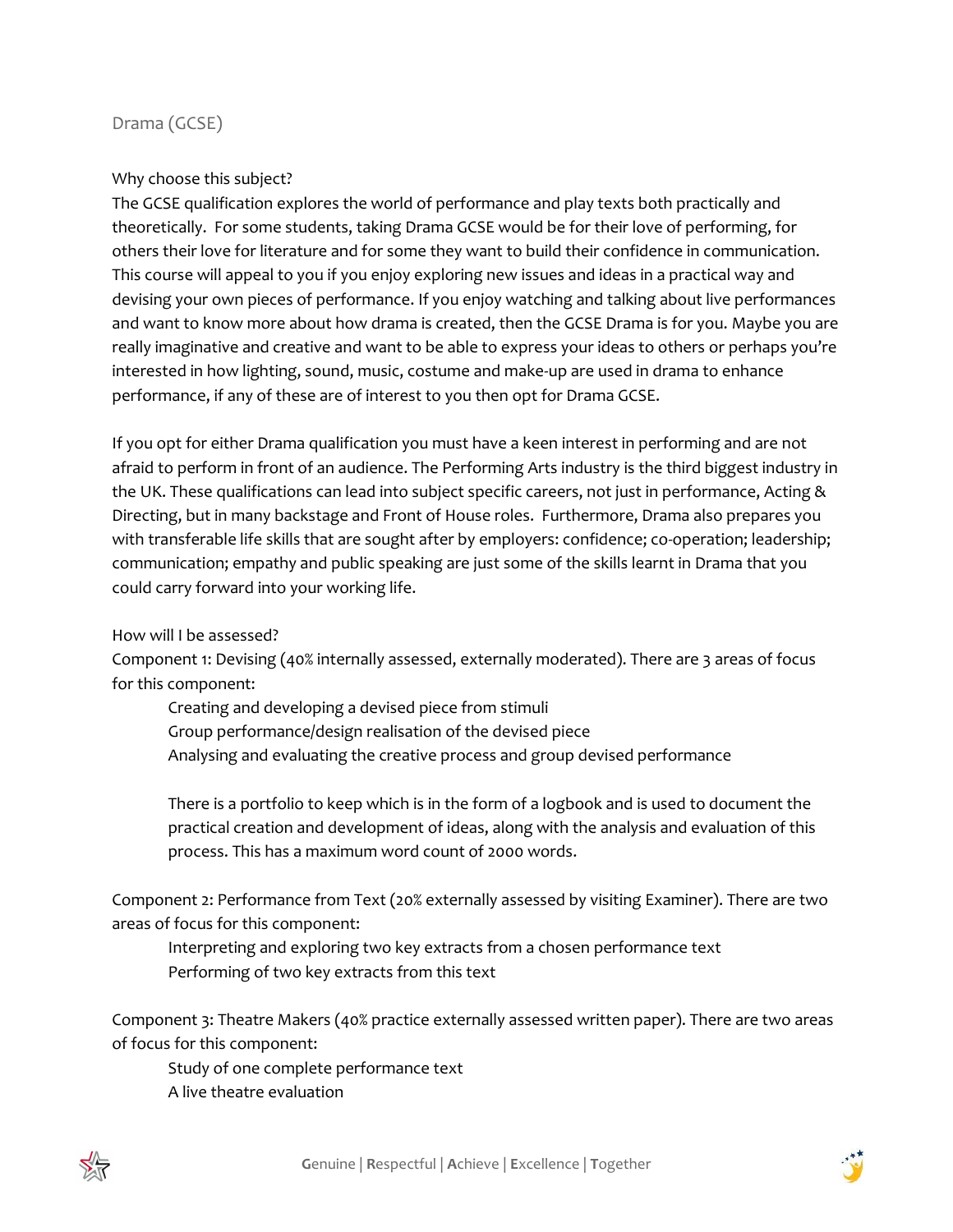Film Studies (GCSE)

Why choose Film Studies?

Would you like to watch films like:

- The Lost Boys
- The Hate You Give
- **Attack The Block**

Would you like to be able to:

- Analyse a range of films?
- Explore film techniques such as cinematography, mise en scene?
- Understand film in relation to narrative, representation and aesthetics?
- Shoot and edit your own opening film sequence?
- Work independently

If so, Film Studies could be for you.

Film plays an important role in our society. It provides us with a diverse and interesting "look" at the world, gratifying us on many levels through the construction of the narrative. Evoking a multitude of feelings and responses, it can challenge us, entertain us, make us question what we see.

How will I be assessed? Candidates are required to submit:

- A Film Production Assessment plus evaluation (30%)
- Two written examination papers (using 6 films 70%)

Film Studies is an exciting and challenging subject which can lead to further study in either academic or vocational areas. As a subject it complements further study in English Literature, Psychology, Sociology, Art, Drama, and IT.

### What will I learn?

This course offers students opportunities to develop an understanding of film through explanation of key concepts, such as: codes and conventions of film; genre and narrative; mise-en-scène; cinematography; context; aesthetics; representation; use industry standard IT software (iMovie or Final Cut).

Please note that there is an expectation that students can complete extended written assessments for this course, therefore a good standard in English is essential above a band 3.



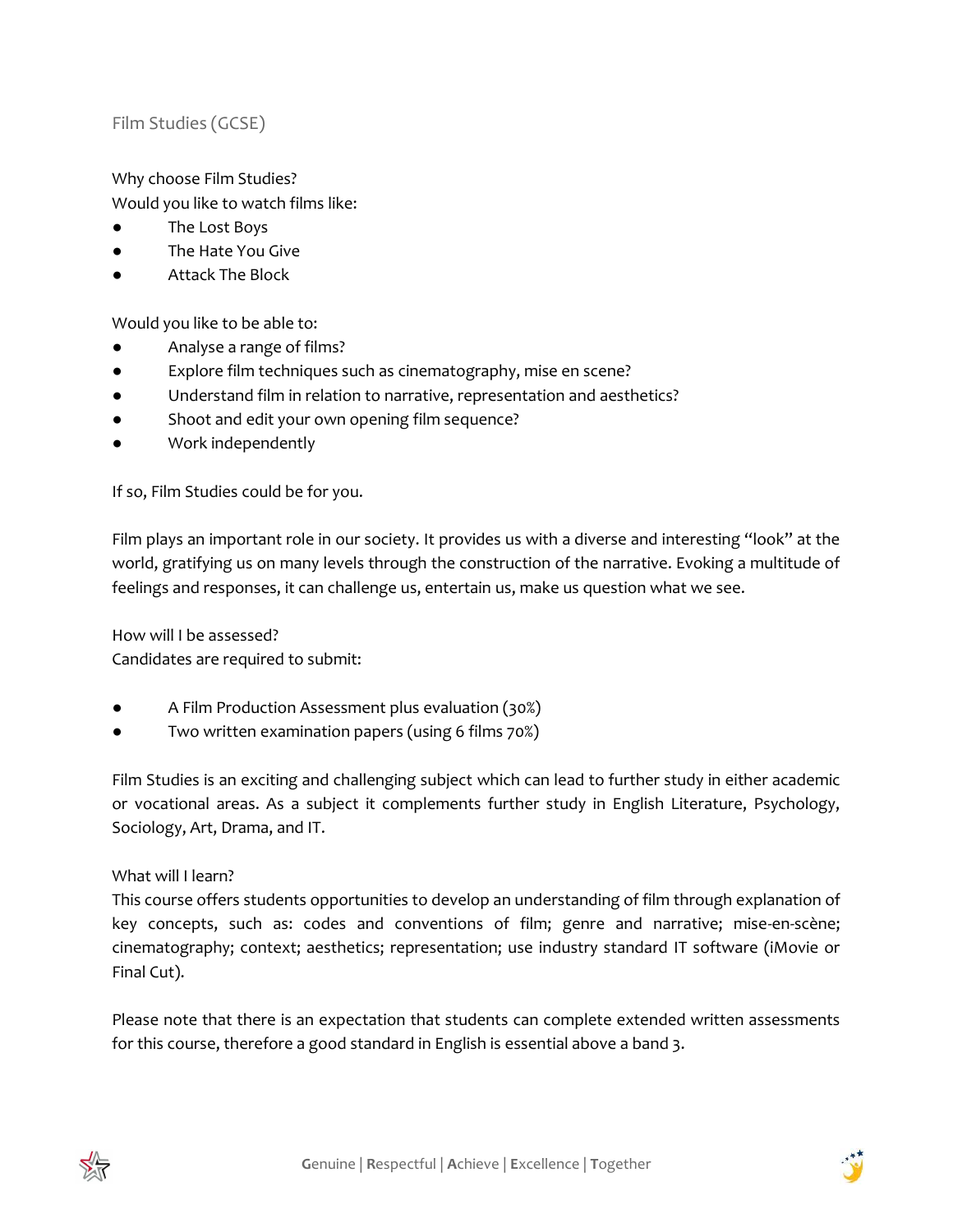# Food Preparation and Nutrition (GCSE)

# Why choose this GCSE qualification in Food?

This course is for students who enjoy working with food and the chemical/biological science of nutrition/diet. The subject requires students to show evidence of knowledge and understanding of food processes and properties and develop competent practical skills in a wide range of categories and food groups. Students will also study food provenance and food choice as well as having opportunities to develop practical food preparation skills. This course could lead to further education in health and nutrition and/ or career opportunities in the catering/ restaurant industries.

Areas of study/ subject content:

- **Food Commodities**
- Principles of nutrition
- Diet and good health
- The science of food
- Where food comes from (food Provenance)
- Cooking and food preparation

## How will I be assessed?

## Unit 1 - 50% of grade = Written paper (100 marks)

This is a 1 hour 45min written paper. This component consists of two sections both containing compulsory questions. Section A: questions based on stimulus material. Section B: structured, short and extended response questions to assess content related to food preparation and nutrition. Students are tested on six areas: Food commodities, principles of nutrition, diet and good health, the science of food, where food comes from and cooking and food preparation.

## Unit 2 - 50% of grade = Non–exam Assessment (NEA)

Assessment 1: The Food Investigation Assessment (15% of total qualification)

A scientific food investigation which will assess the students' knowledge, skills and understanding in relation to scientific principles underlying the preparation and cooking of food.

Assessment 2: The Food Preparation Assessment (35% of total qualification)

This includes a 3 hour Practical Test (planned in advance) to create 3 dishes, and a folio of planning, research, practise and evaluations (9 hours). Unit 2 is marked internally and moderated externally. Task themes are set by the exam board.

## Anything else I need to know?

Skills must be demonstrated across 20 skills and techniques. Examples are: in Knife Skills students must show abilities in areas such as portioning / filleting fish and meat or alternatives. In Sauce Making, students must show understanding in manipulating liquids to alter viscosity. An interest in analysing and applying nutritional content across food groups is essential.



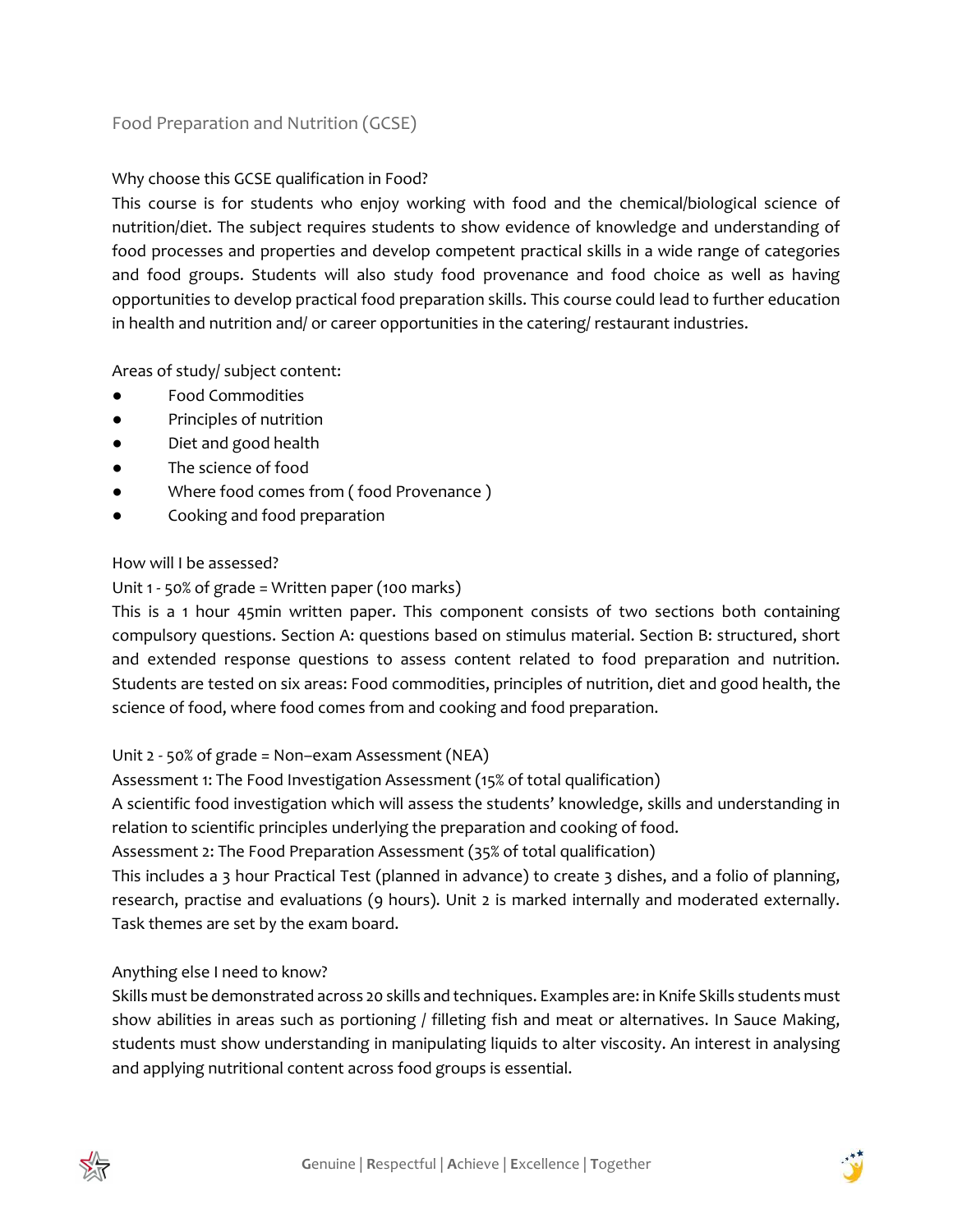# Music (BTEC)

### Why choose BTEC Music?

The qualification will provide you with a broad foundation which will help enable you to proceed into further training or education, or to consider employment in the Music Industry. The course aims to give you a practical understanding of what a career in the Music Industry can entail, from business to performance, and it has a specific focus on being creative musicians.

### How will I be assessed?

Students study real-life, work-based case studies and complete projects and assessments, which contribute to achieving each unit studied. In order to complete each unit, students must achieve against a set of outcomes. The assessment criteria address theory with practical exercises. The assessment process is on-going, so it allows the student to analyse and improve their own performance through their course in much the same way as they would in a real workplace. The projects that students undertake form the basis of their unit results which are graded as a Pass, a Merit, a Distinction or a Distinction \*.

Students will study the following units:

- The Music Industry: Written exam about the jobs roles within the Music Industry
- Managing a music product: Students produce their own concert or cd to a professional standard.
- Introducing Music Composition: Students use various music software to create their own songs and music.
- Introducing Music Performance: Students log their practical ability and how performance skills develop through practice to a final performance.



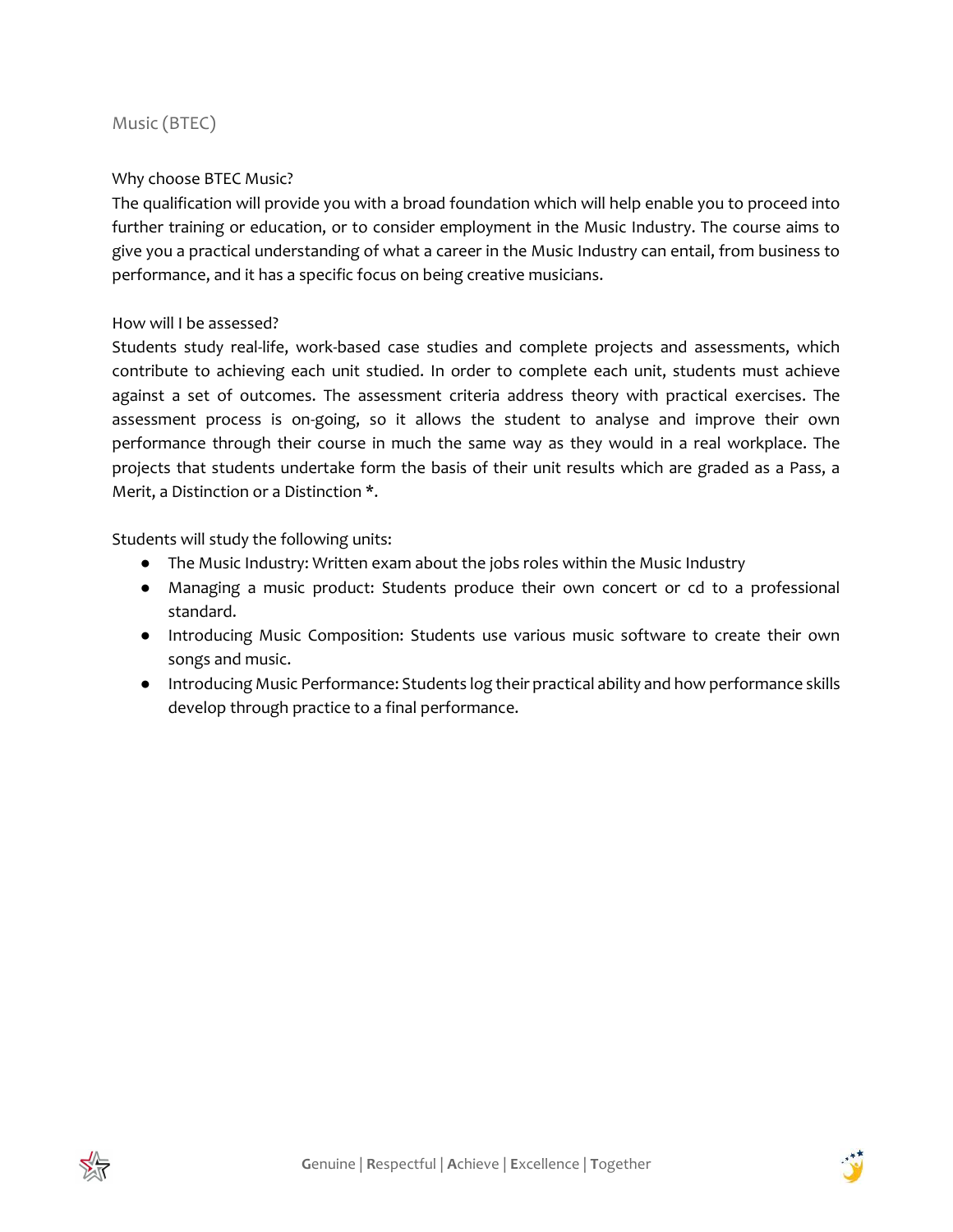# Music (GCSE)

### Why choose GCSE Music?

You have already gained many of the basic skills required for this GCSE course in your Music lessons at secondary school. You have been introduced to creating Music of your own in class and this is developed on the GCSE course as you choose two topics for composition. You have already listened to a variety of Music in class and these skills are developed as you study a wide range of pieces taken from the Classical, 20th and 21st centuries and World Music strands.

If you enjoy making music, either as a soloist or in a group then the GCSE course encourages you to perform music of your own choosing and in any style, as a soloist and also in a group. To take this course, you must be able to offer some recent performing experience in at least one instrument or voice.

Are you a student who enjoys:

- Composing and performing music?
- Learning an instrument or singing?
- Creating music on computers or in a recording studio?
- Learning about various types of music, including classical, popular and world music?

Then GCSE Music is the ideal subject for you.

## How will I be assessed?

You will be assessed across the 3 areas of: performing, composing, listening and appraising.

Unit 1 – Understanding Music (40% of overall GCSE). The exam in Music is a listening exam concentrating on a whole range of musical styles and genres. The exam is 1 hour 30 minutes.

Unit 2 – Performance (30% of overall GCSE) - For this requirement, performance skills are essential, whether it be instrumental or vocal. You are required to perform 2 pieces of music, one solo performance and one ensemble performance

Unit 3 – Composition (30% of overall GCSE) To compose 2 pieces of music, consisting of a combination of two chosen areas of study. One piece will be your own choice in style and the other will be composing to a set brief sent by the exam board.

## What will I learn?

You will learn how:

- To improve your performing skills and composing skills
- How music is constructed from initial ideas through to the finished product
- To analyse music in a variety of styles and develop a greater understanding of the language of music.



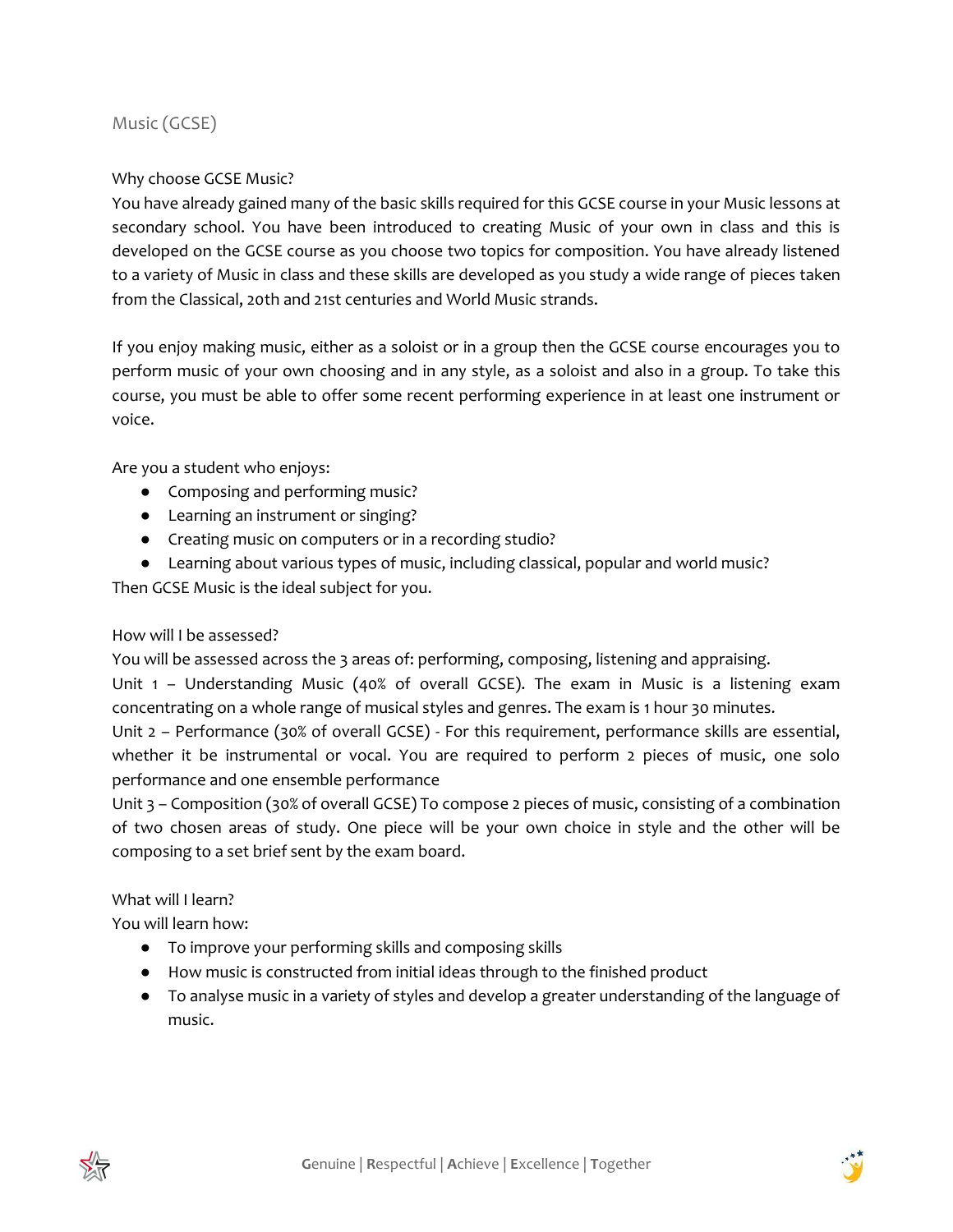# Performing Arts (BTEC)

# Why choose this subject?

This qualification will provide you with a broad foundation which will help enable you to proceed into further training or education, or to consider employment in the Performing Arts. The course aims to give you a practical understanding of what a career in the performing arts world can entail, from business to performance, and it has a specific focus on acting.

BTEC in Performing Arts: Acting

- Component 1 Exploring the Performing Arts (30% internally assessed)
- Component 2 Developing Skills and Techniques in the Performing Arts (30% internally assessed)
- Component 3 Performing to a Brief (40% externally assessed)

## What will I learn about?

You will learn to:

- Express your creative an imaginative ideas and analyse the work of yourself and others
- Work productively in a team with the ability to incorporate other students' ideas and feelings
- Perform with confidence and energy in front of audiences
- Think independently
- Lead and direct drama work
- How to use the technical elements of drama (Lighting, costume, set and sound) to enhance your performance
- Be able to analyse a play text and write extended answers
- Write critical evaluations and analysis of live performances you have seen

## Anything else I need to know?

It is an essential part of the course for students to see as much Live Theatre as possible. Students who opt for GCSE and Technical Award will be taken to at least two professional productions each year, with parents incurring a small cost. Workshops can also be held in school time, by professionals from the industry to enhance your practical skills. You will be expected to attend extra-curricular rehearsals in addition to your time table lessons. For GCSE students it would be of benefit to read 'The Crucible' set text prior to starting the course. Copies can be obtained from the Drama Department.



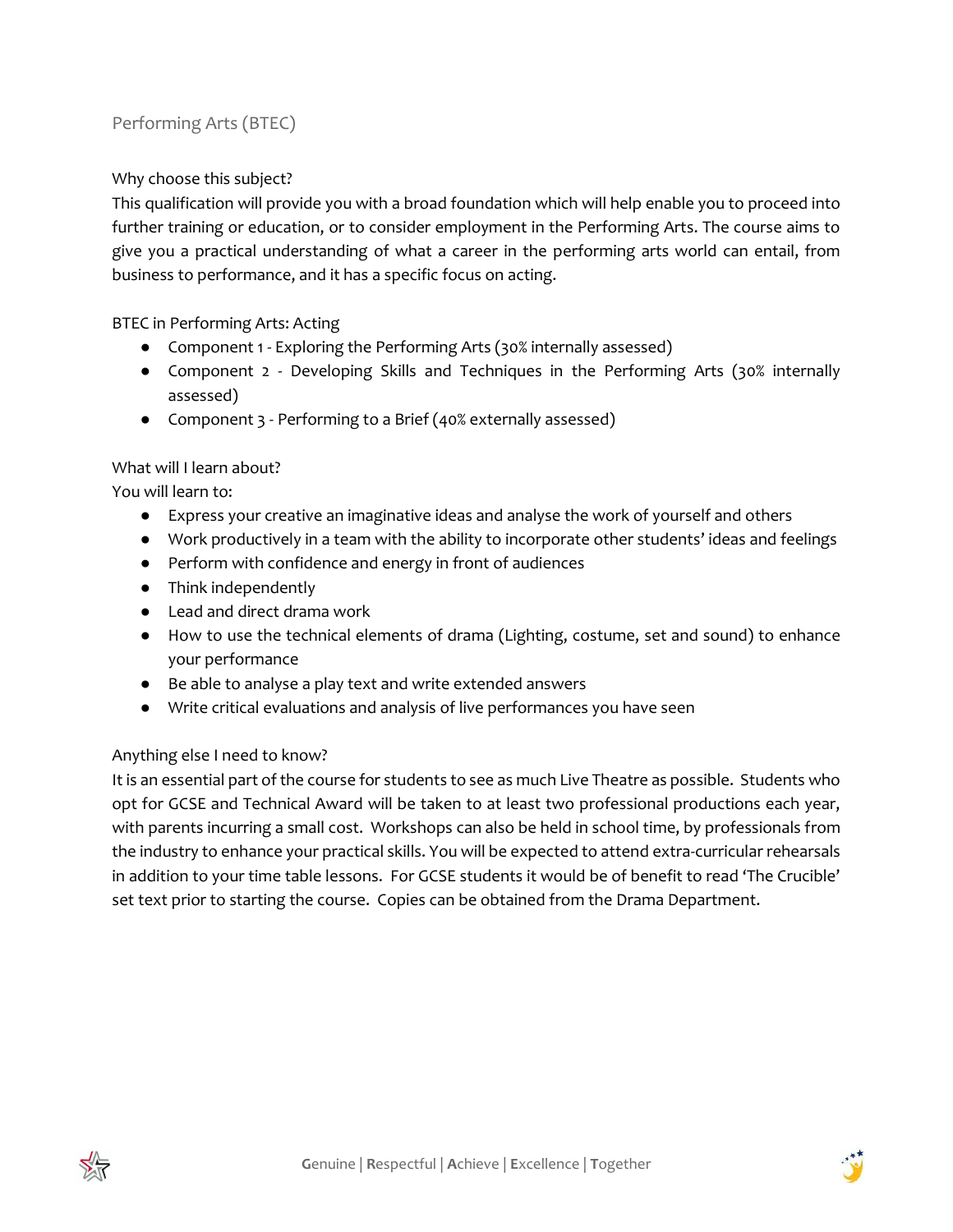# GCSE Religious Studies

## Why choose Religious Studies?

RS is a subject which incorporates skills which link to a variety of other subjects including interpretation of texts (English) and writing in an evaluative manner (History). It also includes skills in reason, analysis, speaking and listening. It is a subject which is held in high regard by colleges and universities because students who study RS are not worried about having opinions and defending them whilst remaining calm and respectful.

Careers in RS are not just being a vicar! People who study RS go on to a variety of professions including the care sector, counselling, social work, journalism, medicine and law.

TV presenter and former England Cricketer Andrew (Freddie) Flintoff once said about RS 'probably the one [GCSE] I've used most since leaving school. It was learning about the way in which different people live… Essentially, it's all about being a better person and showing respect.'

How will I be assessed? There are 2 exams worth 50% each. An exam on Christianity and one on Islam. Each exam is 1 hour 45 minutes. All exams take place in the summer of year eleven.

## What will I learn about?

We study Edexcel Specification B which incorporates both religious and ethical content. This specification includes key tenants of both Christian and Muslim beliefs and practices such as prayer, pilgrimage, judgement, festivals, worship and different views within those religions.

Alongside this we cover many different ethical issues including:

- Marriage, sexual relationships, contraception, equality of men and women and gender prejudice
- Origins of life, life after death, abortion, euthanasia and global warming
- War, Pacifism, Terrorism, Peace-making and Weapons of Mass Destruction
- Reasons for crime, theories of punishment, the death penalty, treatment of criminals and forgiveness.

## Anything else I need to know?

Revision Guides will be available, we sometimes have outside speakers into school and we hope to start to run trips in the future.



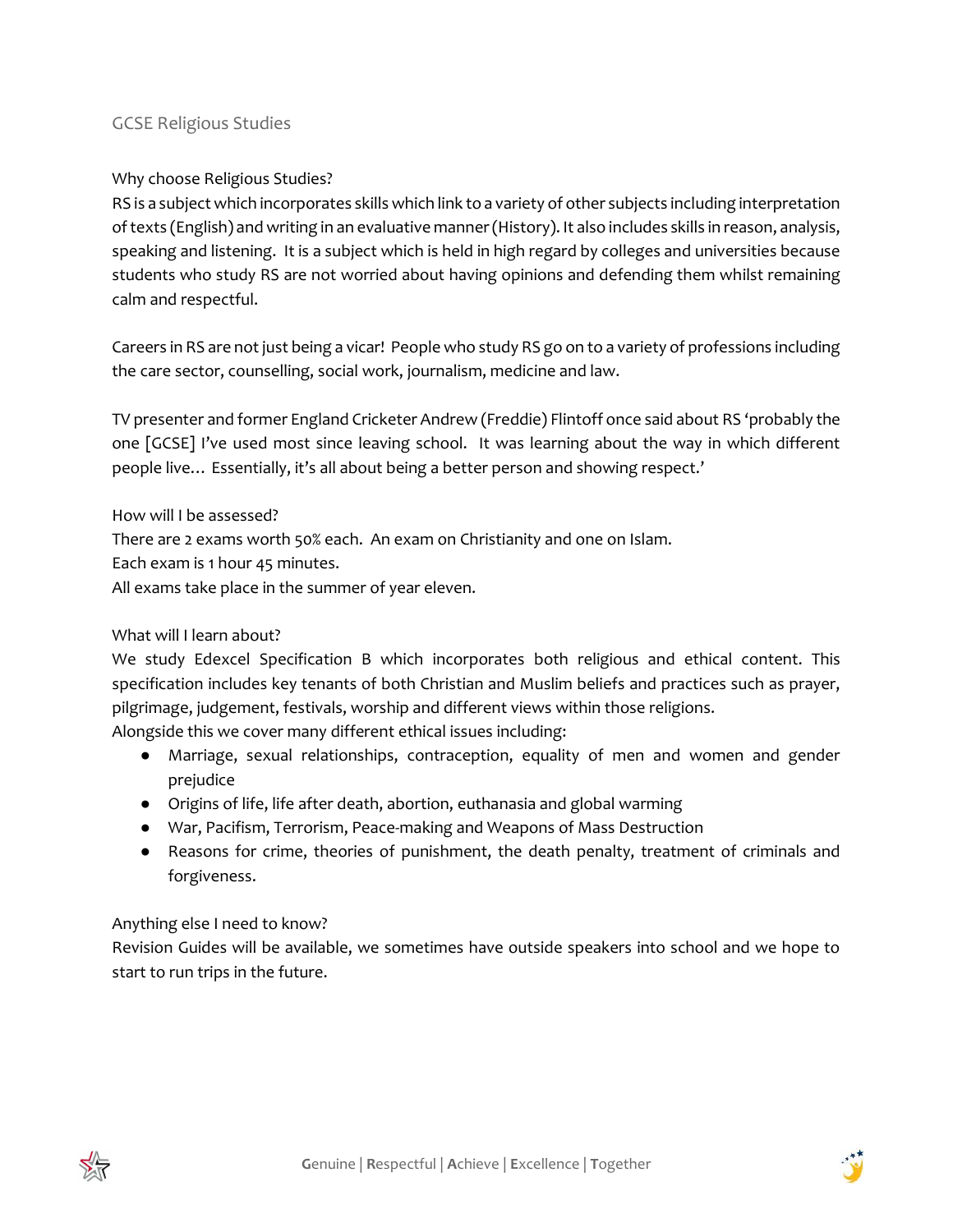## Sports Science

## Why choose Sports Science?

Sport has evolved over the past few decades, elite sport now must consider every little detail of an athlete's training programme; e.g. rest time, environment and psychology in the pursuit of excellence. If you want to find out how athletes improve their fitness levels, avoid injuries and make the most of their abilities then Sports Science is the course for you.

You will get the opportunity to study key areas of Sports Science including anatomy and physiology linked to fitness; health; injury and performance; the science of training; application of training principles as well as the impact of sports nutrition on sports performance.

## How will I be assessed?

You will complete three different units of work on three different topics, each making up ⅓ of your overall grade. You will be assessed in two different ways:

● One unit is assessed by examination, the other two units are assessed internally through either practical controlled assessment or written controlled assessments.

We try and ensure that as much of the course as possible is assessed practically.

What will I learn?

- Reducing the risk of sports injuries and dealing with common medical conditions examined
- Applying the principles of training: fitness and how it affects skill performance
- The body's response to physical activity and how technology informs this

This is an excellent choice of subject in many ways. Not only will you learn and experience the content outlined above but you will also develop functional skills such as speaking, listening, reading and writing. You will develop the ability to analyse and interpret information as well as improve your use of ICT.

### Further education and careers.

Choosing Sports Science could lead to further education in subjects such as Sports Science (Level 3), BTEC Sport, A-level Physical Education, Biology and many more.

A qualification in Sports Science could lead you to a career as an exercise physiologist, personal trainer, PE teacher, nutritionist or sports therapist to name just a few.



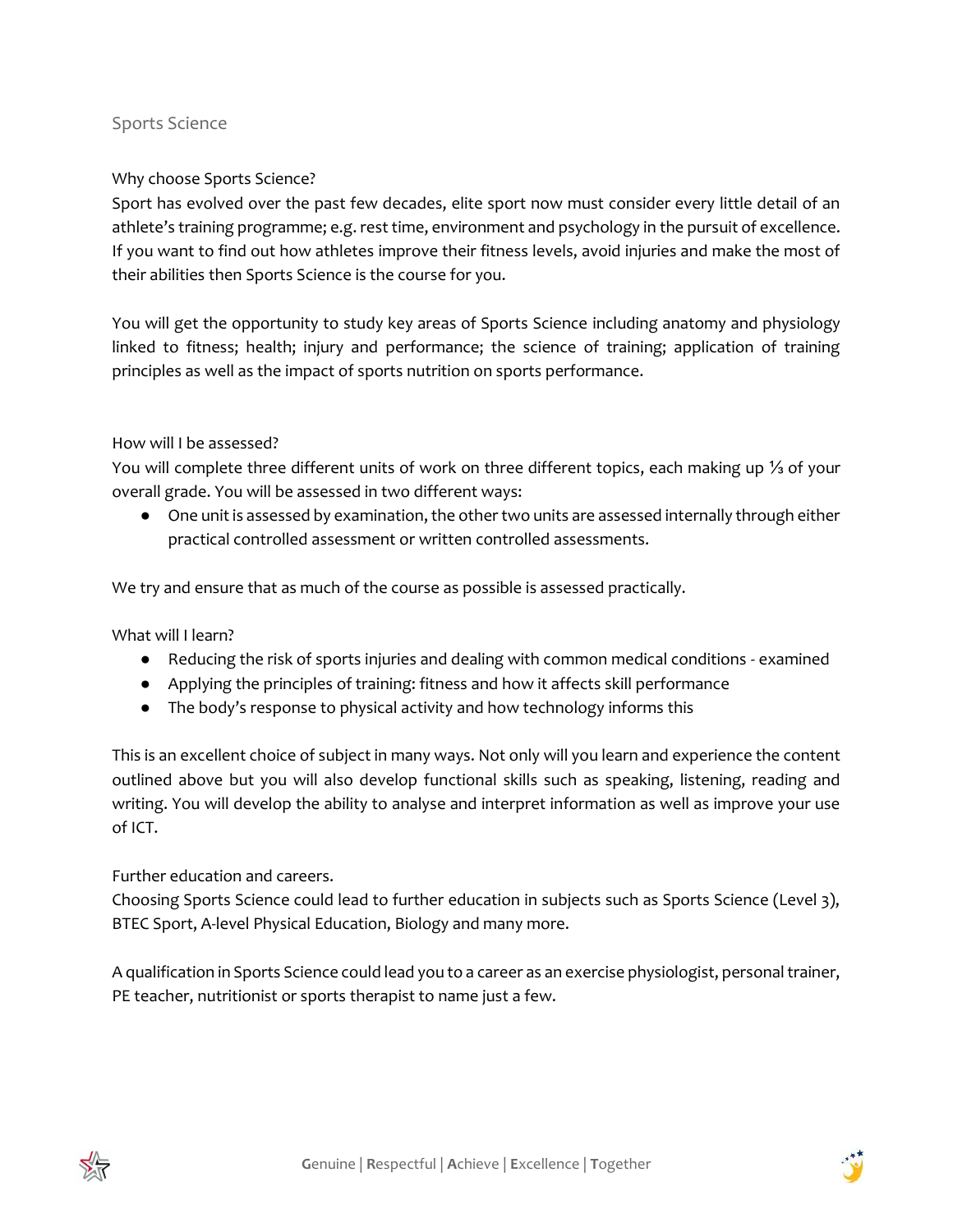# Sports Studies

### Why choose Sports Studies?

You will have the opportunity to apply theoretical knowledge about different types of sport and physical activity, skills development and sports leadership to your own practical performance. You will learn about contemporary issues in sport such as funding, participation, ethics and role models.

You will develop an appreciation of the importance of sport locally and nationally and discover the different ways of being involved in sport.

### How will I be assessed?

You will complete three different units of work on three different topics, each making up ⅓ of your overall grade. You will be assessed in two different ways:

● One unit is assessed by examination, the other two units are assessed internally through either practical controlled assessment or written controlled assessments.

We try and ensure that as much of the course as possible is assessed practically.

### What will I learn?

- Contemporary issues in sport examined
- Performance and leadership in sports activities
- Increasing awareness of Outdoor and Adventurous Activities

\*During the Developing Sports Skills unit, you will be assessed on your ability in an individual sport, a team sport and as an official.

This is an excellent choice of subject in many ways. Not only will you learn and experience the content outlined above but you will also develop functional skills such as speaking, listening, reading and writing. You will develop the ability to analyse and interpret information as well as improve your use of ICT.

## Further education and careers.

Choosing Sports Studies could lead to further education in subjects such as Sports Studies (Level 3), BTEC Sport and A-level Physical Education.

A qualification in Sports Studies could lead you to a career as an exercise physiologist, personal trainer, PE teacher, nutritionist or sports therapist to name just a few.

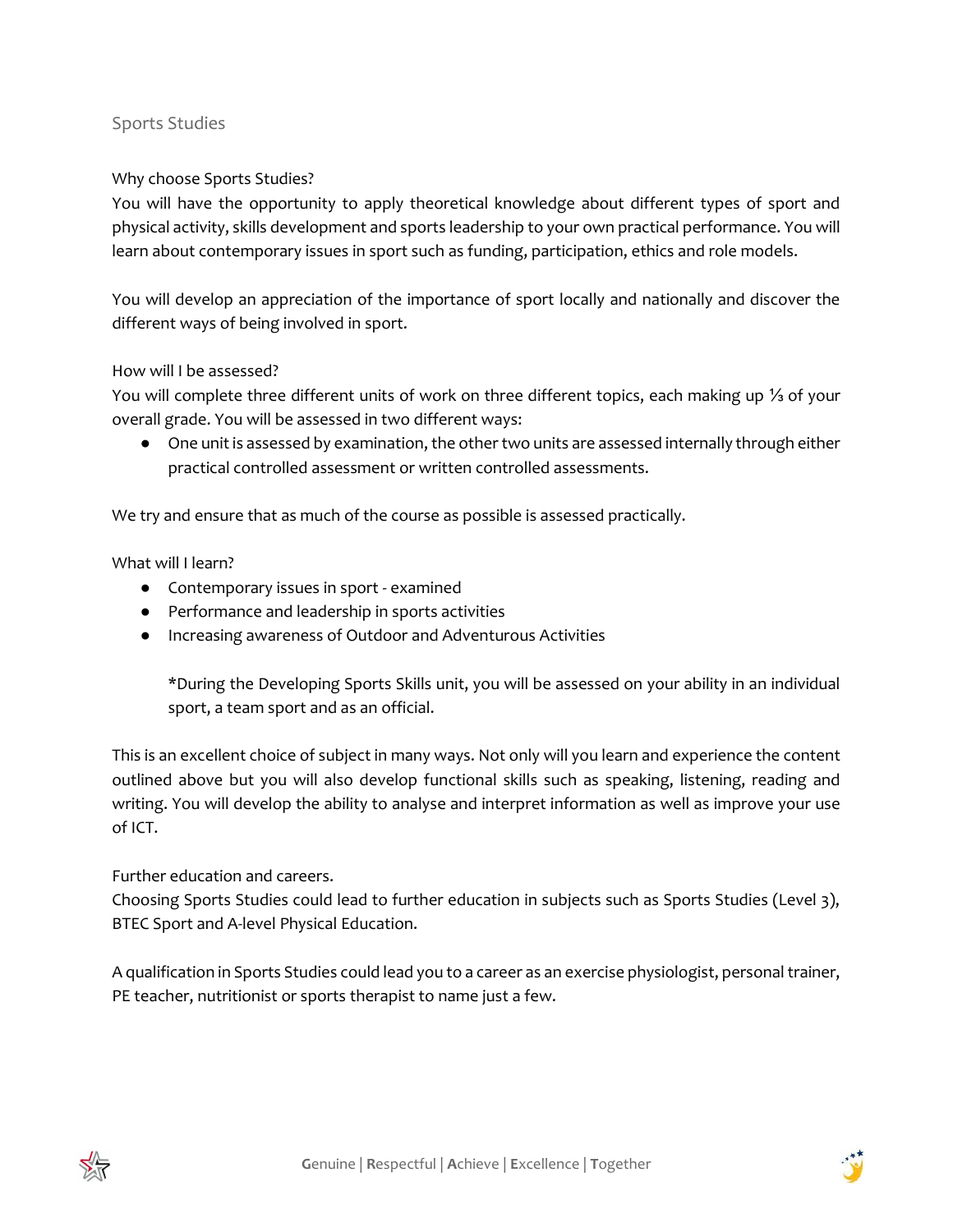# Health and Social Care

## Why choose Health and Social Care?

If you are considering a career in the health and social care industry this is a brilliant introduction to that world and will give you a real insight into the kind of opportunities that you will get as well enhance your employability when you leave education.

The range of units available will allow you the freedom to explore more deeply the things that interest you as well as providing good opportunities to enhance your learning in a range of curriculum areas.

### How will I be assessed?

You will complete three different units of work on three different topics, each making up ⅓ of your overall grade. You will be assessed in two different ways:

● One unit is assessed by examination, the other two units are assessed internally through either practical controlled assessment or written controlled assessments.

We try and ensure that as much of the course as possible is assessed practically.

What will I learn?

- Principles of care in health and social care settings
- Supporting individuals through life event
- Health promotion campaigns

A Cambridge National in Health and Social Care will encourage independence and creativity whilst providing tasks that engage with the most taxing aspects of the National Curriculum. The qualification will assess the application of Health and Social Care through practical use wherever possible.

You will develop essential knowledge, transferable skills and tools to help improve your learning in other subjects.

Further education and careers.

<span id="page-28-0"></span>Choosing Health and Social Care could lead to level three qualifications in the same subject and eventually career choices such as health trainer, pharmacist, healthcare worker, care support worker, paramedic, nurse and social care worker to name just a few.